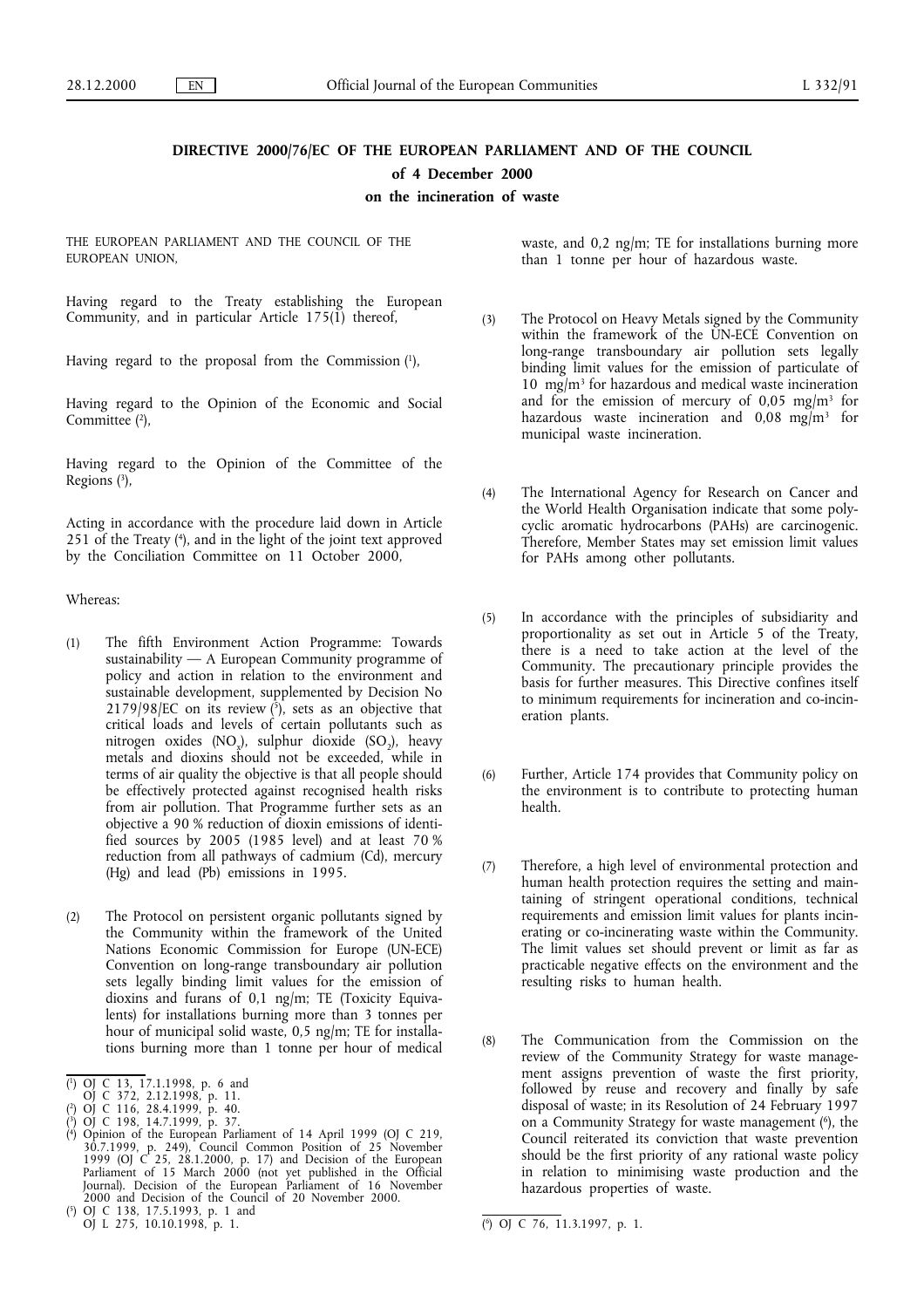- (9) In its Resolution of 24 February 1997 the Council also underlines the importance of Community criteria concerning the use of waste, the need for appropriate emission standards to apply to incineration facilities, the need for monitoring measures to be envisaged for existing incineration plants, and the need for the Commission to consider amending Community legislation in relation to the incineration of waste with energy recovery in order to avoid large-scale movements of waste for incineration or co-incineration in the Community.
- (10) It is necessary to set strict rules for all plants incinerating or co-incinerating waste in order to avoid transboundary movements to plants operating at lower costs due to less stringent environmental standards.
- (11) The Communication from the Commission/energy for the future: renewable sources of energy/White paper for a Community strategy and action plan takes into consideration in particular the use of biomass for energy purposes.
- (12) Council Directive 96/61/EC (1) sets out an integrated approach to pollution prevention and control in which all the aspects of an installations environmental performance are considered in an integrated manner. Installations for the incineration of municipal waste with a capacity exceeding 3 tonnes per hour and installations for the disposal or recovery of hazardous waste with a capacity exceeding 10 tonnes per day are included within the scope of the said Directive.
- (13) Compliance with the emission limit values laid down by this Directive should be regarded as a necessary but not sufficient condition for compliance with the requirements of Directive 96/61/EC. Such compliance may involve more stringent emissions limit values for the pollutants envisaged by this Directive, emission limit values for other substances and other media, and other appropriate conditions.
- (14) Industrial experience in the implementation of techniques for the reduction of polluting emissions from incineration plants has been acquired over a period of ten years.
- (15) Council Directives  $89/369/EEC$  (2) and  $89/429/EEC$  (3) on the prevention and reduction of air pollution from municipal waste incineration plants have contributed to the reduction and control of atmospheric emissions from incineration plants. More stringent rules should now be adopted and those Directives should accordingly be repealed.
- (16) The distinction between hazardous and non-hazardous waste is based principally on the properties of waste prior to incineration or co-incineration but not on differences in emissions. The same emission limit values should apply to the incineration or co-incineration of hazardous and non-hazardous waste but different techniques and conditions of incineration or co-incineration and different monitoring measures upon reception of waste should be retained.
- (17) Member States should take into account Council Directive 1999/30/EC of 22 April 1999 relating to limit values for sulphur dioxide, nitrogen dioxide and oxides of nitrogen, particulate matter and lead in ambient air (4) when implementing this Directive.
- (18) The incineration of hazardous waste with a content of more than 1 % of halogenated organic substances, expressed as chlorine, has to comply with certain operational conditions in order to destroy as many organic pollutants such as dioxins as possible.
- (19) The incineration of waste which contains chlorine generates flue gas residues. Such residues should be managed in a way that minimises their amount and harmfulness.
- (20) There may be grounds to provide for specified exemptions to the emission limit values for some pollutants during a specified time limit and subject to specific conditions.
- (21) Criteria for certain sorted combustible fraction of nonhazardous waste not suitable for recycling, should be developed in order to allow the authorisation of the reduction of the frequency of periodical measurements.
- (22) A single text on the incineration of waste will improve legal clarity and enforceability. There should be a single directive for the incineration and co-incineration of hazardous and non-hazardous waste taking fully into account the substance and structure of Council Directive 94/67/EC of 16 December 1994 on the incineration of hazardous waste (5). Therefore Directive 94/67/EC should also be repealed.
- (23) Article 4 of Council Directive 75/442/EEC of 15 July 1975 on waste (<sup>6</sup>) requires Member States to take the necessary measures to ensure that waste is recovered or disposed of without endangering human health and without harming the environment. To this end, Articles 9 and 10 of that Directive provide that any plant or undertaking treating waste must obtain a permit from the competent authorities relating, *inter alia*, to the precautions to be taken.

<sup>(</sup> 1) OJ L 257, 10.10.1996, p. 26.

<sup>(</sup> 2) OJ L 163, 14.6.1989, p. 32. Directive as last amended by the Accession Act of 1994.

<sup>(</sup> 3) OJ L 203, 15.7.1989, p. 50. Directive as last amended by the Accession Act of 1994.

<sup>(</sup> 4) OJ L 163, 29.6.1999, p. 41.

<sup>(</sup> 5) OJ L 365, 31.12.1994, p. 34.

<sup>(</sup> 6) OJ L 194, 25.7.1975, p. 39. Directive as last amended by Commission Decision 350/96/EC (OJ L 135, 6.6.1996, p. 32).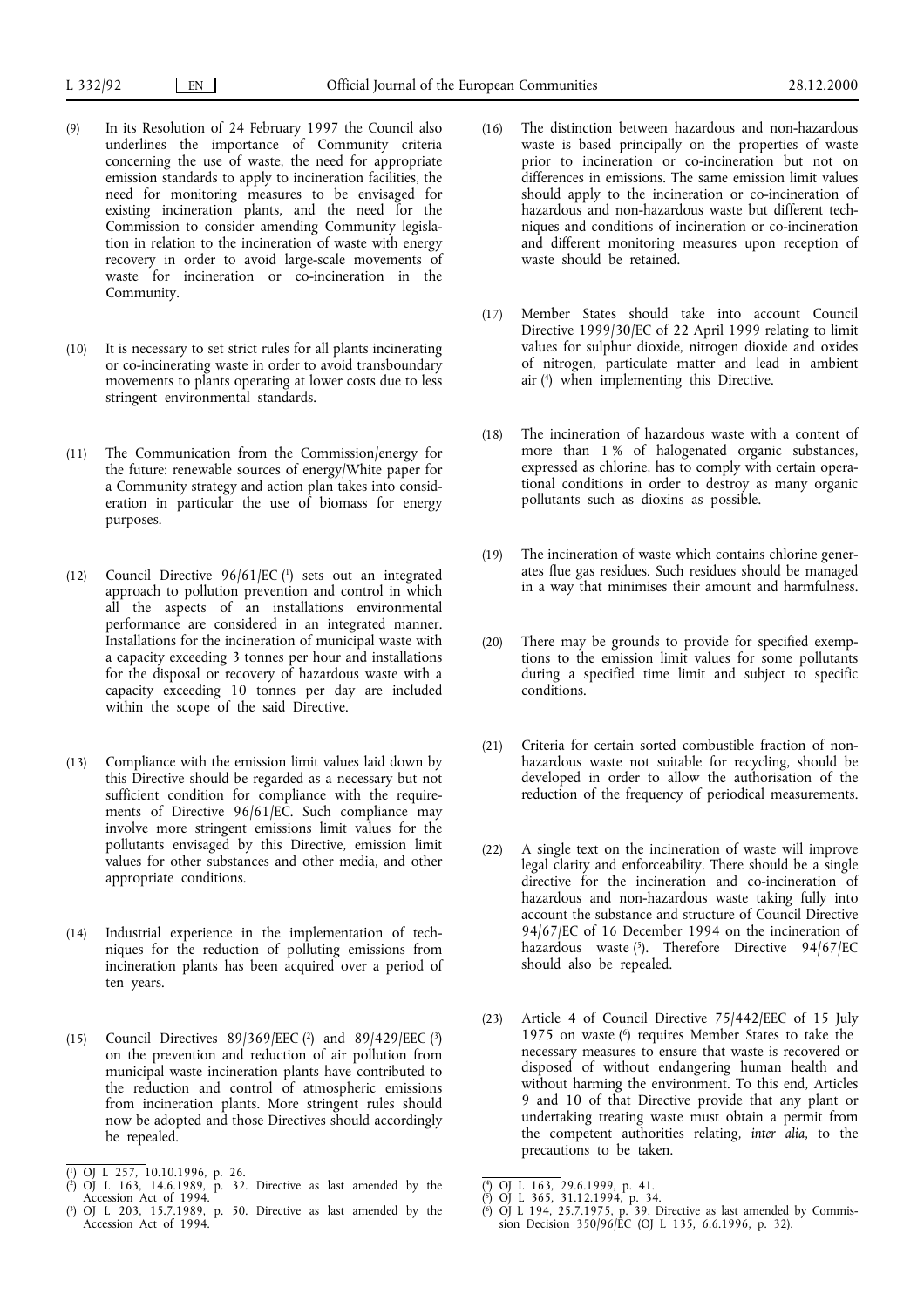- (24) The requirements for recovering the heat generated by the incineration or co-incineration process and for minimising and recycling residues resulting from the operation of incineration or co-incineration plants will assist in meeting the objectives of Article 3 on the waste hierarchy of Directive 75/442/EEC.
- (25) Incineration and co-incineration plants treating only animal waste regulated by Directive  $90/667/EEC$  (1) are excluded from the scope of this Directive. The Commission intends to propose a revision to the requirements of Directive 90/667 with a view to providing for high environmental standards for the incineration and coincineration of animal waste.
- (26) The permit for an incineration or co-incineration plant shall also comply with any applicable requirements laid down in Directives  $91/271/EEC$  (2),  $96/61/EC$ , 96/62/EC (3), 76/464/EEC (4), and 1999/31/EC (5).
- (27) The co-incineration of waste in plants not primarily intended to incinerate waste should not be allowed to cause higher emissions of polluting substances in that part of the exhaust gas volume resulting from such co-incineration than those permitted for dedicated incineration plants and should therefore be subject to appropriate limitations.
- (28) High-standard measurement techniques are required to monitor emissions to ensure compliance with the emission limit values for the pollutants.
- (29) The introduction of emission limit values for the discharge of waste water from the cleaning of exhaust gases from incineration and co-incineration plants will limit a transfer of pollutants from the air into water.
- (30) Provisions should be laid down for cases where the emission limit values are exceeded as well as for technically unavoidable stoppages, disturbances or failures of the purification devices or the measurement devices.
- (31) In order to ensure transparency of the permitting process throughout the Community the public should have access to information with a view to allowing it to be involved in decisions to be taken following applications for new permits and their subsequent updates. The

public should have access to reports on the functioning and monitoring of the plants burning more than three tonnes per hour in order to be informed of their potential effects on the environment and human health.

- (32) The Commission should present a report both to the European Parliament and the Council based on the experience of applying this Directive, the new scientific knowledge gained, the development of the state of technology, the progress achieved in emission control techniques, and on the experience made in waste management and operation of the plants and on the development of environmental requirements, with a view to proposing, as appropriate, to adapt the related provisions of this Directive.
- (33) The measures necessary for the implementation of this Directive are to be adopted in accordance with Council Decision 1999/468/EC of 28 June 1999 laying down the procedures for the exercise of implementing powers conferred on the Commission (6).
- (34) Member States should lay down rules on penalties applicable to infringements of the provisions of this Directive and ensure that they are implemented; those penalties should be effective, proportionate and dissuasive,

HAVE ADOPTED THIS DIRECTIVE:

#### *Article 1*

## **Objectives**

The aim of this Directive is to prevent or to limit as far as practicable negative effects on the environment, in particular pollution by emissions into air, soil, surface water and groundwater, and the resulting risks to human health, from the incineration and co-incineration of waste.

This aim shall be met by means of stringent operational conditions and technical requirements, through setting emission limit values for waste incineration and co-incineration plants within the Community and also through meeting the requirements of Directive 75/442/EEC.

#### *Article 2*

#### **Scope**

1. This Directive covers incineration and co-incineration plants.

<sup>(</sup> 1) Council Directive 90/667/EEC of 27 November 1990, laying down the veterinary rules for the disposal and processing of animal waste, for its placing on the market and for the prevention of pathogens in feedstuffs of animal or fish origin and amending Directive 90/ 425/EEC (OJ L 363, 27.12.1990, p. 51). Directive as last amended by the Accession Act of 1994.

<sup>(</sup> 2) Council Directive 91/271/EEC of 21 May 1991 concerning urban waste-water treatment (OJ L 135, 30.5.1991, p. 40). Directive as amended by Directive 98/15/EC (OJ L 67, 7.3.1998, p. 29).

<sup>(</sup> 3) Council Directive 96/62/EC of 27 September 1996 on ambient air quality assessment and management (OJ L 296, 21.11.1996, p. 55).

<sup>(</sup> 4) Council Directive 76/464/EEC of 4 May 1976 on pollution caused by certain dangerous substances discharged into the aquatic environment of the Community (OJ L 129, 18.5.1976, p. 23). Directive as last amended by the Accession Act of 1994.

<sup>(</sup> 5) Directive 1999/31/EC of 26 April 1999 on the landfill of waste (OJ L 182, 16.7.1999, p. 1). (6) OJ L 184, 17.7.1999, p. 23.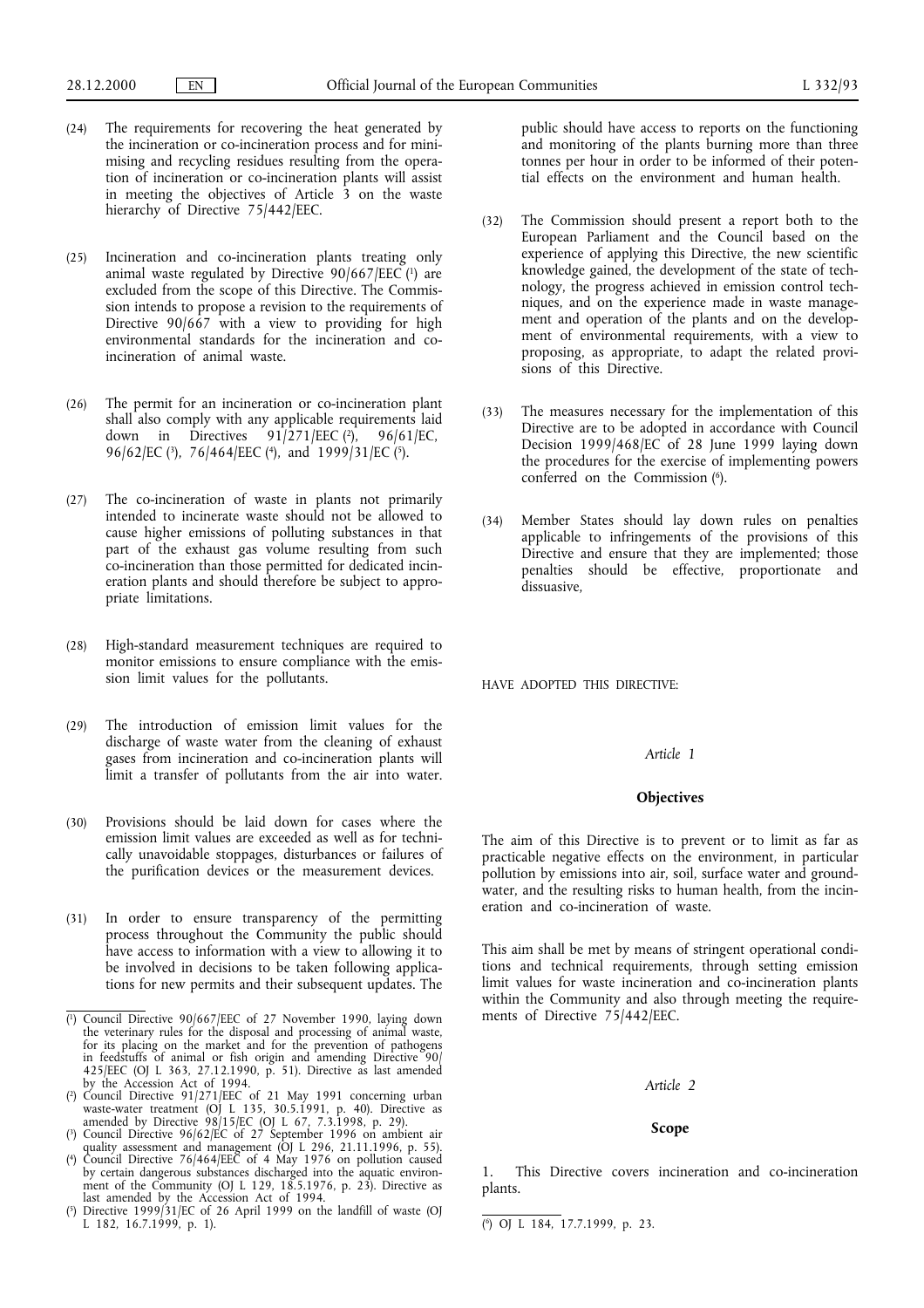scope of this Directive:

- (a) Plants treating only the following wastes:
	- (i) vegetable waste from agriculture and forestry,
	- (ii) vegetable waste from the food processing industry, if the heat generated is recovered,
	- (iii) fibrous vegetable waste from virgin pulp production and from production of paper from pulp, if it is co-incinerated at the place of production and the heat generated is recovered,
	- (iv) wood waste with the exception of wood waste which may contain halogenated organic compounds or heavy metals as a result of treatment with woodpreservatives or coating, and which includes in particular such wood waste originating from construction and demolition waste,
	- (v) cork waste,
	- (vi) radioactive waste,
	- (vii) animal carcasses as regulated by Directive 90/667/EEC without prejudice to its future amendements,
	- (viii) waste resulting from the exploration for, and the exploitation of, oil and gas resources from off-shore installations and incinerated on board the installation;
- (b) Experimental plants used for research, development and testing in order to improve the incineration process and which treat less than 50 tonnes of waste per year.

### *Article 3*

#### **Definitions**

For the purposes of this Directive:

- 1. 'waste' means any solid or liquid waste as defined in Article 1(a) of Directive 75/442/EEC;
- 2. 'hazardous waste' means any solid or liquid waste as defined in Article 1(4) of Council Directive 91/689/EEC of 12 December 1991 on hazardous waste (1).

For the following hazardous wastes, the specific requirements for hazardous waste in this Directive shall not apply:

(a) combustible liquid wastes including waste oils as defined in Article 1 of Council Directive 75/439/EEC of 16 June 1975 on the disposal of waste oils (2) provided that they meet the following criteria:

- (i) the mass content of polychlorinated aromatic hydrocarbons, e.g. polychlorinated biphenyls (PCB) or pentachlorinated phenol (PCP) amounts to concentrations not higher than those set out in the relevant Community legislation;
- (ii) these wastes are not rendered hazardous by virtue of containing other constituents listed in Annex II to Directive 91/689/EEC in quantities or in concentrations which are inconsistent with the achievement of the objectives set out in Article 4 of Directive 75/442/EEC; and
- (iii) the net calorific value amounts to at least 30 MJ per kilogramme,
- (b) any combustible liquid wastes which cannot cause, in the flue gas directly resulting from their combustion, emissions other than those from gasoil as defined in Article 1(1) of Directive  $93/12/EEC$  (3) or a higher concentration of emissions than those resulting from the combustion of gasoil as so defined;
- 3. 'mixed municipal waste' means waste from households as well as commercial, industrial and institutional waste, which because of its nature and composition is similar to waste from households, but excluding fractions indicated in the Annex to Decision  $94/3/EC$  ( $4$ ) under heading 20 01 that are collected separately at source and excluding the other wastes indicated under heading 20 02 of that Annex;
- 4. 'incineration plant' means any stationary or mobile technical unit and equipment dedicated to the thermal treatment of wastes with or without recovery of the combustion heat generated. This includes the incineration by oxidation of waste as well as other thermal treatment processes such as pyrolysis, gasification or plasma processes in so far as the substances resulting from the treatment are subsequently incinerated.

This definition covers the site and the entire incineration plant including all incineration lines, waste reception, storage, on site pretreatment facilities, waste-fuel and airsupply systems, boiler, facilities for the treatment of exhaust gases, on-site facilities for treatment or storage of residues and waste water, stack, devices and systems for controlling incineration operations, recording and monitoring incineration conditions;

- 5. 'co-incineration plant' means any stationary or mobile plant whose main purpose is the generation of energy or production of material products and:
	- which uses wastes as a regular or additional fuel; or
	- in which waste is thermally treated for the purpose of disposal.

<sup>(</sup>*'*) OJ L 377, 31.12.1991, p. 20. Directive as amended by Directive 121,11.5.1999, p. 13).

<sup>(</sup> 2) OJ L 194, 25.7.1975, p. 23. Directive as last amended by the Accession Act of 1994.

<sup>(</sup> 3) Council Directive 93/12/EEC of 23 March 1993 relating to the sulphur content of certain liquid fuels (OJ L 74, 27.3.1993, p. 81). Directive as last amended by Directive 1999/32/EC (OJ L

<sup>94/31/</sup>EC. (OJ L 168, 2.7.1994, p. 28). (4) Commission Decision 94/3/EC of 20 December 1993 establishing a list of wastes pursuant to Article 1a of Council Directive 75/ List of wastes pursuant to Article 1a of Council Directive<br>442/EEC on waste (OJ L 5, 7.1.1994, p. 15).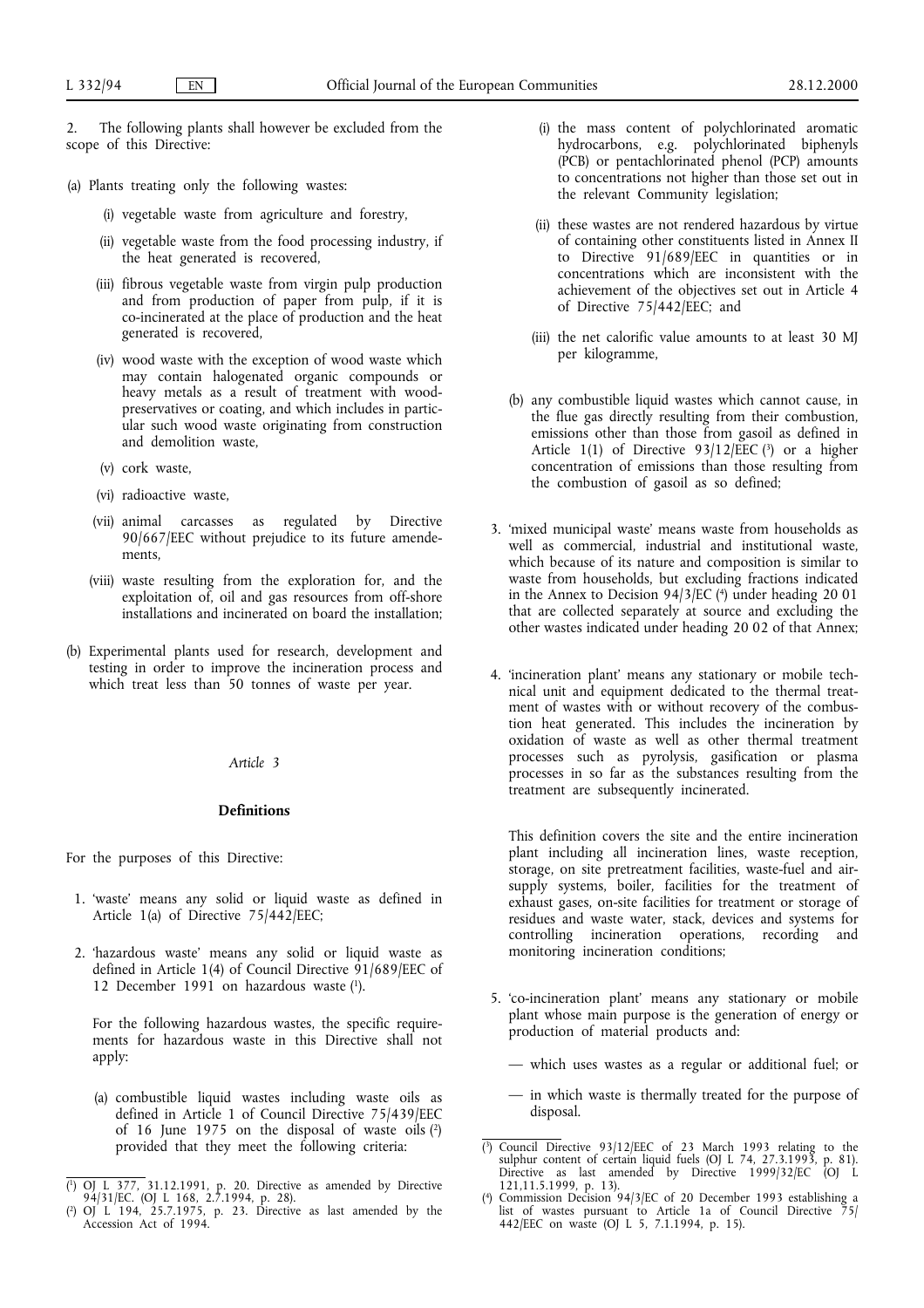If co-incineration takes place in such a way that the main purpose of the plant is not the generation of energy or production of material products but rather the thermal treatment of waste, the plant shall be regarded as an incineration plant within the meaning of point 4.

This definition covers the site and the entire plant including all co-incineration lines, waste reception, storage, on site pretreatment facilities, waste-, fuel- and air-supply systems, boiler, facilities for the treatment of exhaust gases, on-site facilities for treatment or storage of residues and waste water, stack devices and systems for controlling incineration operations, recording and monitoring incineration conditions;

- 6. 'existing co-incineration or co-incineration plant' means an incineration or co-incineration plant:
	- (a) which is in operation and has a permit in accordance with existing Community legislation before 28 December 2002, or,
	- (b) which is authorised or registered for incineration or co-incineration and has a permit issued before 28 December 2002 in accordance with existing Community legislation, provided that the plant is put into operation not later than 28 December 2003, or
	- (c) which, in the view of the competent authority, is the subject of a full request for a permit, before 28 December 2002, provided that the plant is put into operation not later than 28 December 2004;
- 7. 'nominal capacity' means the sum of the incineration capacities of the furnaces of which an incineration plant is composed, as specified by the constructor and confirmed by the operator, with due account being taken, in particular, of the calorific value of the waste, expressed as the quantity of waste incinerated per hour;
- 8. 'emission' means the direct or indirect release of substances, vibrations, heat or noise from individual or diffuse sources in the plant into the air, water or soil;
- 9. 'emission limit values' means the mass, expressed in terms of certain specific parameters, concentration and/or level of an emission, which may not be exceeded during one or more periods of time;
- 10. 'dioxins and furans' means all polychlorinated dibenzo-pdioxins and dibenzofurans listed in Annex I;
- 11. 'operator' means any natural or legal person who operates or controls the plant or, where this is provided for in national legislation, to whom decisive economic power over the technical functioning of the plant has been delegated;
- 12. 'permit' means a written decision (or several such decisions) delivered by the competent authority granting authorisation to operate a plant, subject to certain conditions which guarantee that the plant complies with all the

requirements of this Directive. A permit may cover one or more plants or parts of a plant on the same site operated by the same operator;

13. 'residue' means any liquid or solid material (including bottom ash and slag, fly ash and boiler dust, solid reaction products from gas treatment, sewage sludge from the treatment of waste waters, spent catalysts and spent activated carbon) defined as waste in Article  $1(a)$  of Directive 75/442/EEC, which is generated by the incineration or co-incineration process, the exhaust gas or waste water treatment or other processes within the incineration or co-incineration plant.

## *Article 4*

#### **Application and permit**

1. Without prejudice to Article 11 of Directive 75/442/EEC or to Article 3 of Directive 91/689/EEC, no incineration or co-incineration plant shall operate without a permit to carry out these activities.

2. Without prejudice to Directive 96/61/EC, the application for a permit for an incineration or co-incineration plant to the competent authority shall include a description of the measures which are envisaged to guarantee that:

- (a) the plant is designed, equipped and will be operated in such a manner that the requirements of this Directive are taking into account the categories of waste to be incinerated;
- (b) the heat generated during the incineration and co-incineration process is recovered as far as practicable e.g. through combined heat and power, the generating of process steam or district heating;
- (c) the residues will be minimised in their amount and harmfulness and recycled where appropriate;
- (d) the disposal of the residues which cannot be prevented, reduced or recycled will be carried out in conformity with national and Community legislation.

3. The permit shall be granted only if the application shows that the proposed measurement techniques for emissions into the air comply with Annex III and, as regards water, comply with Annex III paragraphs 1 and 2.

4. The permit granted by the competent authority for an incineration or co-incineration plant shall, in addition to complying with any applicable requirement laid down in Directives 91/271/EEC, 96/61/EC, 96/62/EC, 76/464/EEC and 1999/31/EC:

(a) list explicitly the categories of waste which may be treated. The list shall use at least the categories of waste set up in the European Waste Catalogue (EWC), if possible, and contain information on the quantity of waste, where appropriate;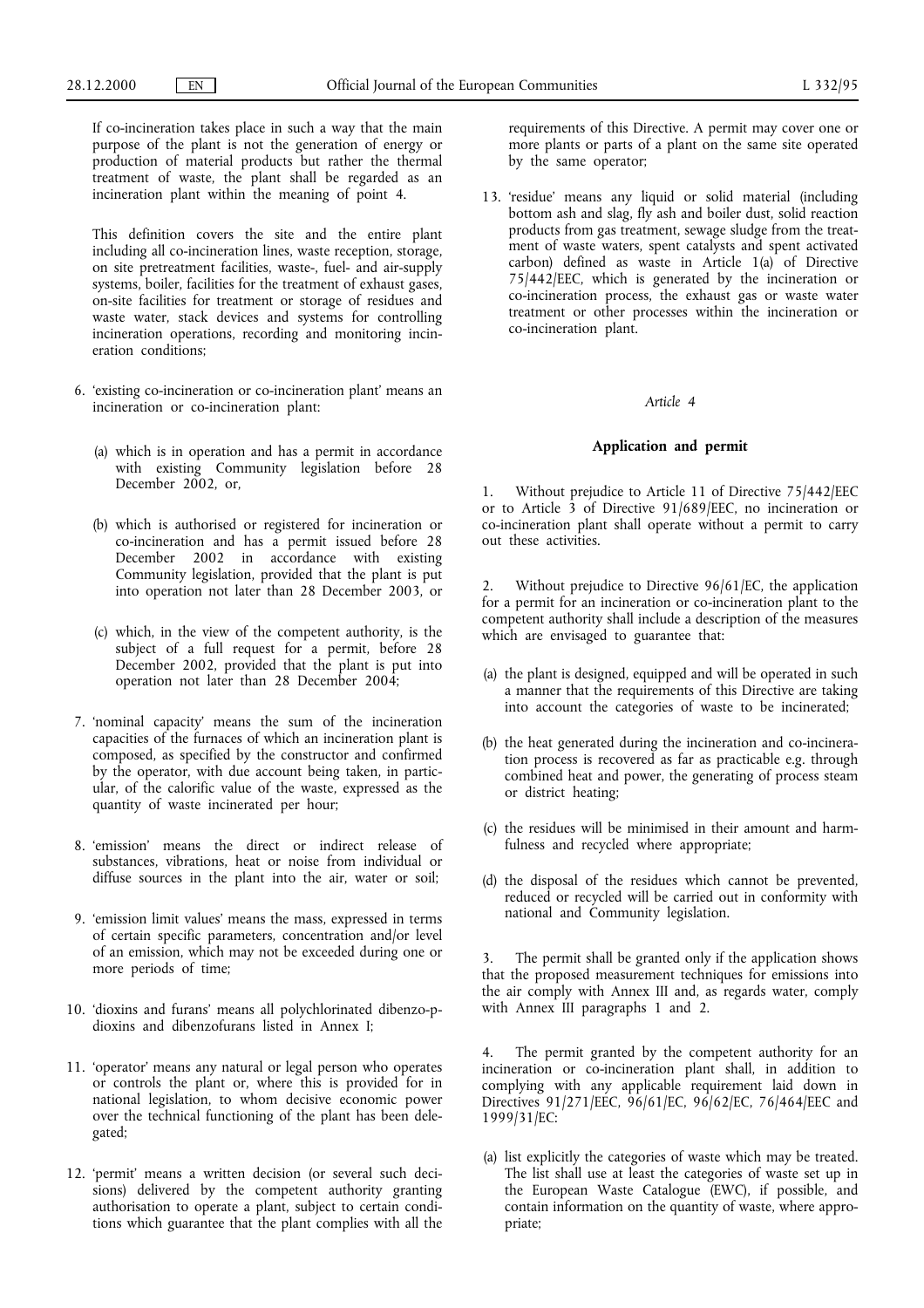- (b) include the total waste incinerating or co-incinerating capacity of the plant;
- (c) specify the sampling and measurement procedures used to satisfy the obligations imposed for periodic measurements of each air and water pollutants.

5. The permit granted by the competent authority to an incineration or co-incineration plant using hazardous waste shall in addition to paragraph 4:

- (a) list the quantities of the different categories of hazardous waste which may be treated;
- (b) specify the minimum and maximum mass flows of those hazardous wastes, their lowest and maximum calorific values and their maximum contents of pollutants, e.g. PCB, PCP, chlorine, fluorine, sulphur, heavy metals.

6. Without prejudice to the provisions of the Treaty, Member States may list the categories of waste to be mentioned in the permit which can be co-incinerated in defined categories of co-incineration plants.

7. Without prejudice to Directive 96/61/EC, the competent authority shall periodically reconsider and, where necessary, update permit conditions.

8. Where the operator of an incineration or co-incineration plant for non-hazardous waste is envisaging a change of operation which would involve the incineration or co-incineration of hazardous waste, this shall be regarded as a substantial change within the meaning of Article  $2(10)(b)$  of Directive  $96/61/\overline{E}C$ and Article 12(2) of that Directive shall apply.

9. If an incineration or co-incineration plant does not comply with the conditions of the permit, in particular with the emission limit values for air and water, the competent authority shall take action to enforce compliance.

#### *Article 5*

## **Delivery and reception of waste**

The operator of the incineration or co-incineration plant shall take all necessary precautions concerning the delivery and reception of waste in order to prevent or to limit as far as practicable negative effects on the environment, in particular the pollution of air, soil, surface water and groundwater as well as odours and noise, and direct risks to human health. These

measures shall meet at least the requirements set out in paragraphs 3 and 4.

2. The operator shall determine the mass of each category of waste, if possible according to the EWC, prior to accepting the waste at the incineration or co-incineration plant.

3. Prior to accepting hazardous waste at the incineration or co-incineration plant, the operator shall have available information about the waste for the purpose of verifying, *inter alia*, compliance with the permit requirements specified in Article 4(5). This information shall cover:

- (a) all the administrative information on the generating process contained in the documents mentioned in paragraph 4(a);
- (b) the physical, and as far as practicable, chemical composition of the waste and all other information necessary to evaluate its suitability for the intended incineration process;
- (c) the hazardous characteristics of the waste, the substances with which it cannot be mixed, and the precautions to be taken in handling the waste.

4. Prior to accepting hazardous waste at the incineration or co-incineration plant, at least the following reception procedures shall be carried out by the operator:

- (a) the checking of those documents required by Directive 91/689/EEC and, where applicable, those required by Council Regulation (EEC) No 259/93 of 1 February 1993 on the supervision, and control of shipments of waste within, into and out of the European Community (1) and by dangerous-goods transport regulations;
- (b) the taking of representative samples, unless inappropriate, e.g. for infectious clinical waste, as far as possible before unloading, to verify conformity with the information provided for in paragraph 3 by carrying out controls and to enable the competent authorities to identify the nature of the wastes treated. These samples shall be kept for at least one month after the incineration.

5. The competent authorities may grant exemptions from paragraphs 2, 3 and 4 for industrial plants and undertakings incinerating or co-incinerating only their own waste at the place of generation of the waste provided that the requirements of this Directive are met.

## *Article 6*

#### **Operating conditions**

1. Incineration plants shall be operated in order to achieve a level of incineration such that the slag and bottom ashes Total Organic Carbon (TOC) content is less than 3 % or their loss on ignition is less than 5 % of the dry weight of the material. If necessary appropriate techniques of waste pretreatment shall be used.

<sup>(</sup> 1) OJ L 30, 6.2.1993, p. 1. Regulation as last amended by Commission Regulation (EC) No 2408/98 (OJ L 298, 7.11.1998, p. 19).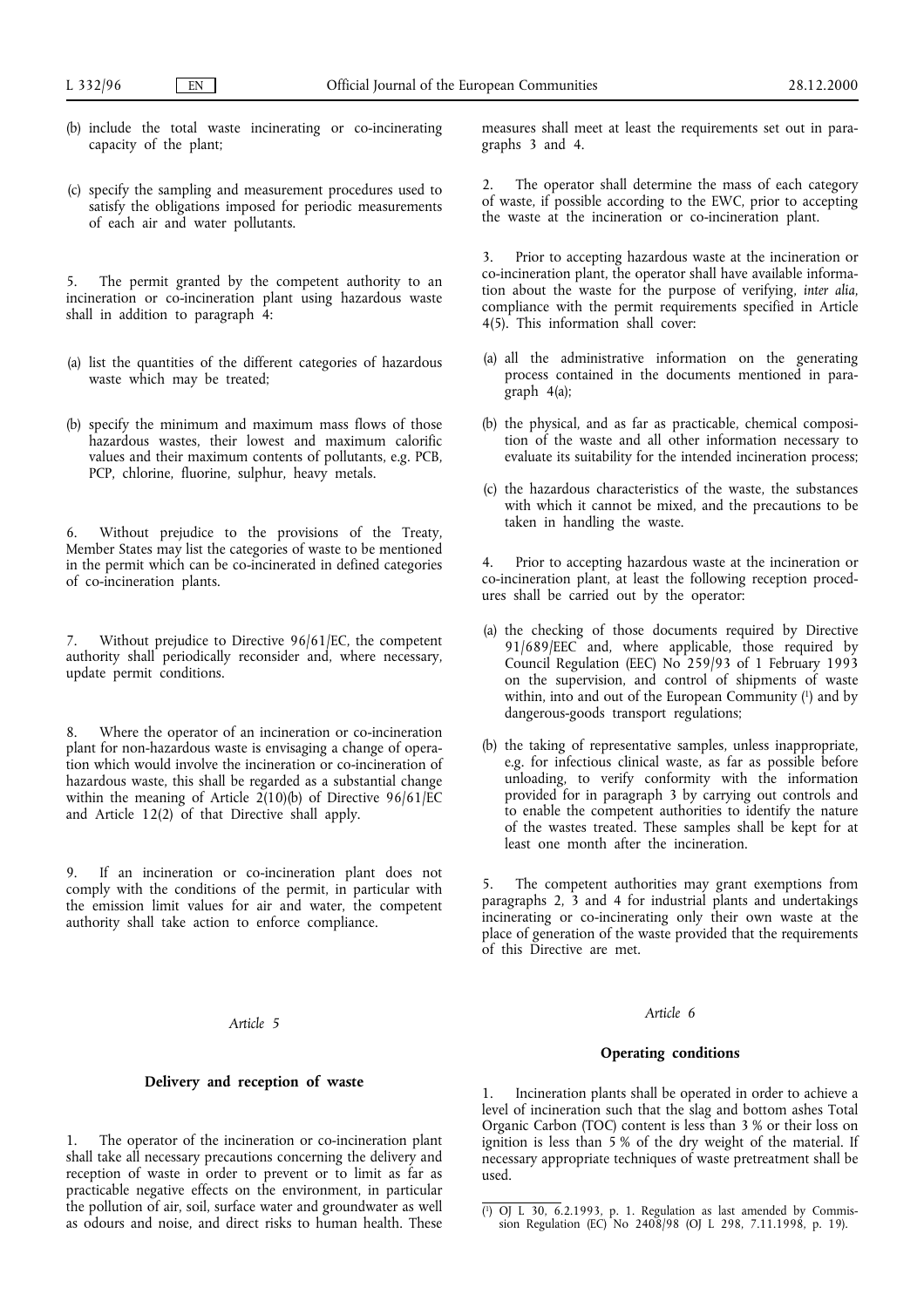Incineration plants shall be designed, equipped, built and operated in such a way that the gas resulting from the process is raised, after the last injection of combustion air, in a controlled and homogeneous fashion and even under the most unfavourable conditions, to a temperature of 850 °C, as measured near the inner wall or at another representative point of the combustion chamber as authorised by the competent authority, for two seconds. If hazardous wastes with a content of more than 1 % of halogenated organic substances, expressed as chlorine, are incinerated, the temperature has to be raised to 1 100 °C for at least two seconds.

Each line of the incineration plant shall be equipped with at least one auxiliary burner. This burner must be switched on automatically when the temperature of the combustion gases after the last injection of combustion air falls below 850  $\degree$ C or 1 100 °C as the case may be. It shall also be used during plant start-up and shut-down operations in order to ensure that the temperature of 850 °C or 1 100 °C as the case may be is maintained at all times during these operations and as long as unburned waste is in the combustion chamber.

During start-up and shut-down or when the temperature of the combustion gas falls below 850 °C or 1 100 °C as the case may be, the auxiliary burner shall not be fed with fuels which can cause higher emissions than those resulting from the burning of gasoil as defined in Article 1(1) of Council Directive 75/716/EEC, liquefied gas or natural gas.

2. Co-incineration plants shall be designed, equipped, built and operated in such a way that the gas resulting from the co-incineration of waste is raised in a controlled and homogeneous fashion and even under the most unfavourable conditions, to a temperature of 850 °C for two seconds. If hazardous wastes with a content of more than 1 % of halogenated organic substances, expressed as chlorine, are co-incinerated, the temperature has to be raised to 1 100 °C.

Incineration and co-incineration plants shall have and operate an automatic system to prevent waste feed:

- (a) at start-up, until the temperature of 850 °C or 1 100 °C as the case may be or the temperature specified according to paragraph 4 has been reached;
- (b) whenever the temperature of 850 °C or 1 100 °C as the case may be or the temperature specified according to paragraph 4 is not maintained;
- (c) whenever the continuous measurements required by this Directive show that any emission limit value is exceeded due to disturbances or failures of the purification devices.

Conditions different from those laid down in paragraph 1 and, as regards the temperature, paragraph 3 and specified in the permit for certain categories of waste or for certain thermal processes may be authorised by the competent authority, provided the requirements of this Directive are met. Member States may lay down rules governing these authorisations. The change of the operational conditions shall not cause more residues or residues with a higher content of organic pollutants compared to those residues which could be expected under the conditions laid down in paragraph 1.

Conditions different from those laid down in paragraph 2 and, as regards the temperature, paragraph 3 and specified in the permit for certain categories of waste or for certain thermal processes may be authorised by the competent authority, provided the requirements of this Directive are met. Member States may lay down rules governing these authorisations. Such authorisation shall be conditional upon at least the provisions for emission limit values set out in Annex V for total organic carbon and CO being complied with.

In the case of co-incineration of their own waste at the place of its production in existing bark boilers within the pulp and paper industry, such authorisation shall be conditional upon at least the provisions for emission limit values set out in Annex V for total organic carbon being complied with.

All operating conditions determined under this paragraph and the results of verifications made shall be communicated by the Member State to the Commission as part of the information provided in accordance with the reporting requirements.

Incineration and co-incineration plants shall be designed, equipped, built and operated in such a way as to prevent emissions into the air giving rise to significant ground-level air pollution; in particular, exhaust gases shall be discharged in a controlled fashion and in conformity with relevant Community air quality standards by means of a stack the height of which is calculated in such a way as to safeguard human health and the environment.

Any heat generated by the incineration or the co-incineration process shall be recovered as far as practicable.

7. Infectious clinical waste should be placed straight in the furnace, without first being mixed with other categories of waste and without direct handling.

8. The management of the incineration or the co-incineration plant shall be in the hands of a natural person who is competent to manage the plant.

#### *Article 7*

## **Air emission limit values**

1. Incineration plants shall be designed, equipped, built and operated in such a way that the emission limit values set out in Annex V are not exceeded in the exhaust gas.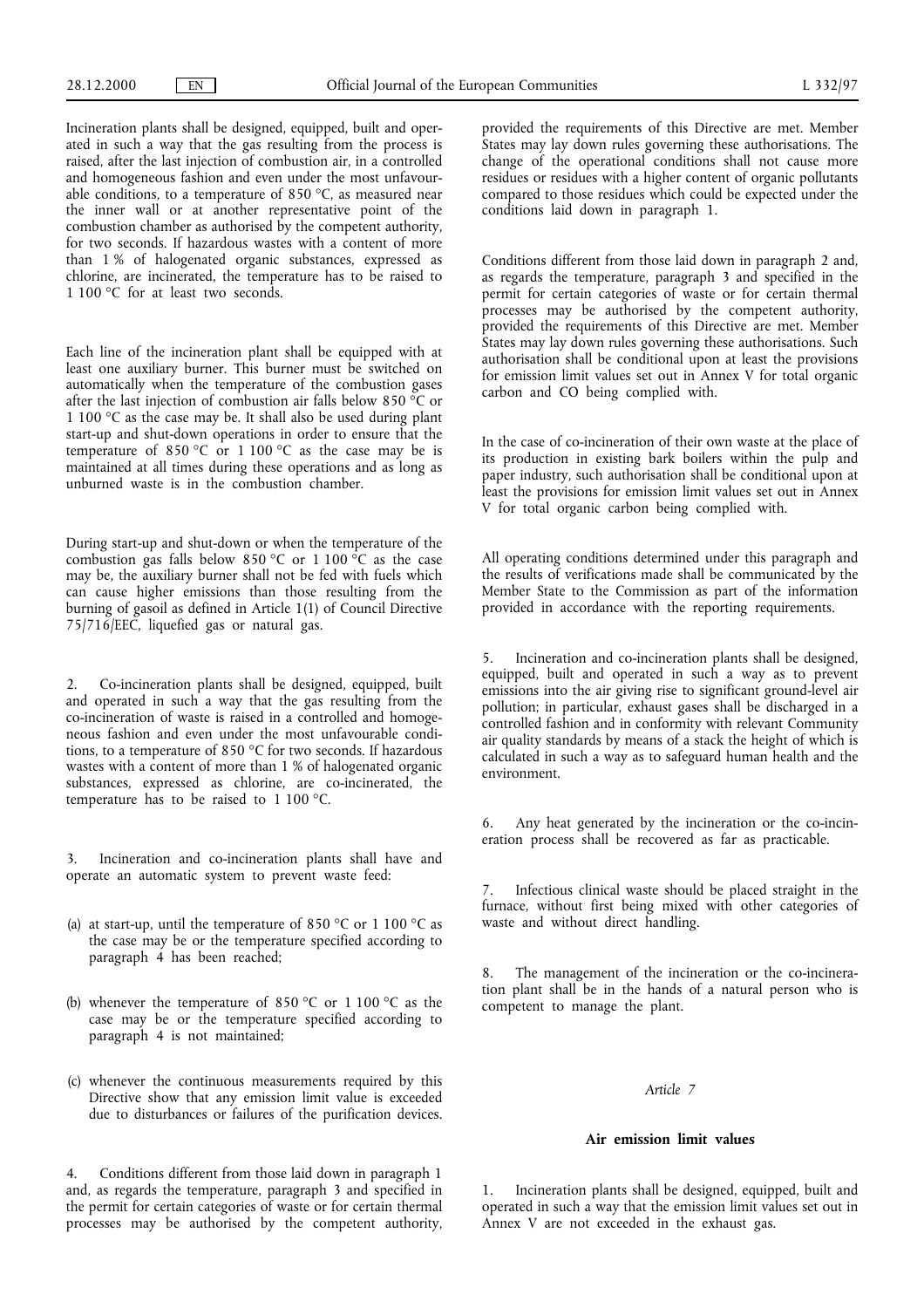2. Co-incineration plants shall be designed, equipped, built and operated in such a way that the emission limit values determined according to or set out in Annex II are not exceeded in the exhaust gas.

If in a co-incineration plant more than 40 % of the resulting heat release comes from hazardous waste, the emission limit values set out in Annex V shall apply.

3. The results of the measurements made to verify compliance with the emission limit values shall be standardised with respect to the conditions laid down in Article 11.

4. In the case of co-incineration of untreated mixed municipal waste, the limit values will be determined according to Annex V, and Annex II will not apply.

5. Without prejudice to the provisions of the Treaty, Member States may set emission limit values for polycyclic aromatic hydrocarbons or other pollutants.

#### *Article 8*

## **Water discharges from the cleaning of exhaust gases**

Waste water from the cleaning of exhaust gases discharged from an incineration or co-incineration plant shall be subject to a permit granted by the competent authorities.

Discharges to the aquatic environment of waste water resulting from the cleaning of exhaust gases shall be limited as far as practicable, at least in accordance with the emission limit values set in Annex IV.

3. Subject to a specific provision in the permit, the waste water from the cleaning of exhaust gases may be discharged to the aquatic environment after separate treatment on condition that:

- (a) the requirements of relevant Community, national and local provisions are complied with in the form of emission limit values; and
- (b) the mass concentrations of the polluting substances referred to in Annex IV do not exceed the emission limit values laid down therein.

4. The emission limit values shall apply at the point where waste waters from the cleaning of exhaust gases containing the polluting substances referred to in Annex IV are discharged from the incineration or co-incineration plant.

Where the waste water from the cleaning of exhaust gases is treated on site collectively with other on-site sources of waste water, the operator shall take the measurements referred to in Article 11:

(a) on the waste water stream from the exhaust gas cleaning processes prior to its input into the collective waste water treatment plant;

- (b) on the other waste water stream or streams prior to its or their input into the collective waste water treatment plant;
- (c) at the point of final waste water discharge, after the treatment, from the incineration plant or co-incineration plant.

The operator shall take appropriate mass balance calculations in order to determine the emission levels in the final waste water discharge that can be attributed to the waste water arising from the cleaning of exhaust gases in order to check compliance with the emission limit values set out in Annex IV for the waste water stream from the exhaust gas cleaning process.

Under no circumstances shall dilution of waste water take place for the purpose of complying with the emission limit values set in Annex IV.

5. When waste waters from the cleaning of exhaust gases containing the polluting substances referred to in Annex IV are treated outside the incineration or co-incineration plant at a treatment plant intended only for the treatment of this sort of waste water, the emission limit values of Annex IV are to be applied at the point where the waste waters leave the treatment plant. If this off-site treatment plant is not only dedicated to treat waste water from incineration, the operator shall take the appropriate mass balance calculations, as provided for under paragraph 4(a), (b) and (c), in order to determine the emission levels in the final waste water discharge that can be attributed to the waste water arising from the cleaning of exhaust gases in order to check compliance with the emission limit values set out in Annex IV for the waste water stream from the exhaust gas cleaning process.

Under no circumstances shall dilution of waste water take place for the purpose of complying with the emission limit values set in Annex IV.

- 6. The permit shall:
- (a) establish emission limit values for the polluting substances referred to in Annex IV, in accordance with paragraph 2 and in order to meet the requirements referred to in paragraph 3(a);
- (b) set operational control parameters for waste water at least for pH, temperature and flow.

7. Incineration and co-incineration plant sites, including associated storage areas for wastes, shall be designed and in such a way as to prevent the unauthorised and accidental release of any polluting substances into soil, surface water and groundwater in accordance with the provisions provided for in relevant Community legislation. Moreover, storage capacity shall be provided for contaminated rainwater run-off from the incineration or co-incineration plant site or for contaminated water arising from spillage or fire-fighting operations.

The storage capacity shall be adequate to ensure that such waters can be tested and treated before discharge where necessary.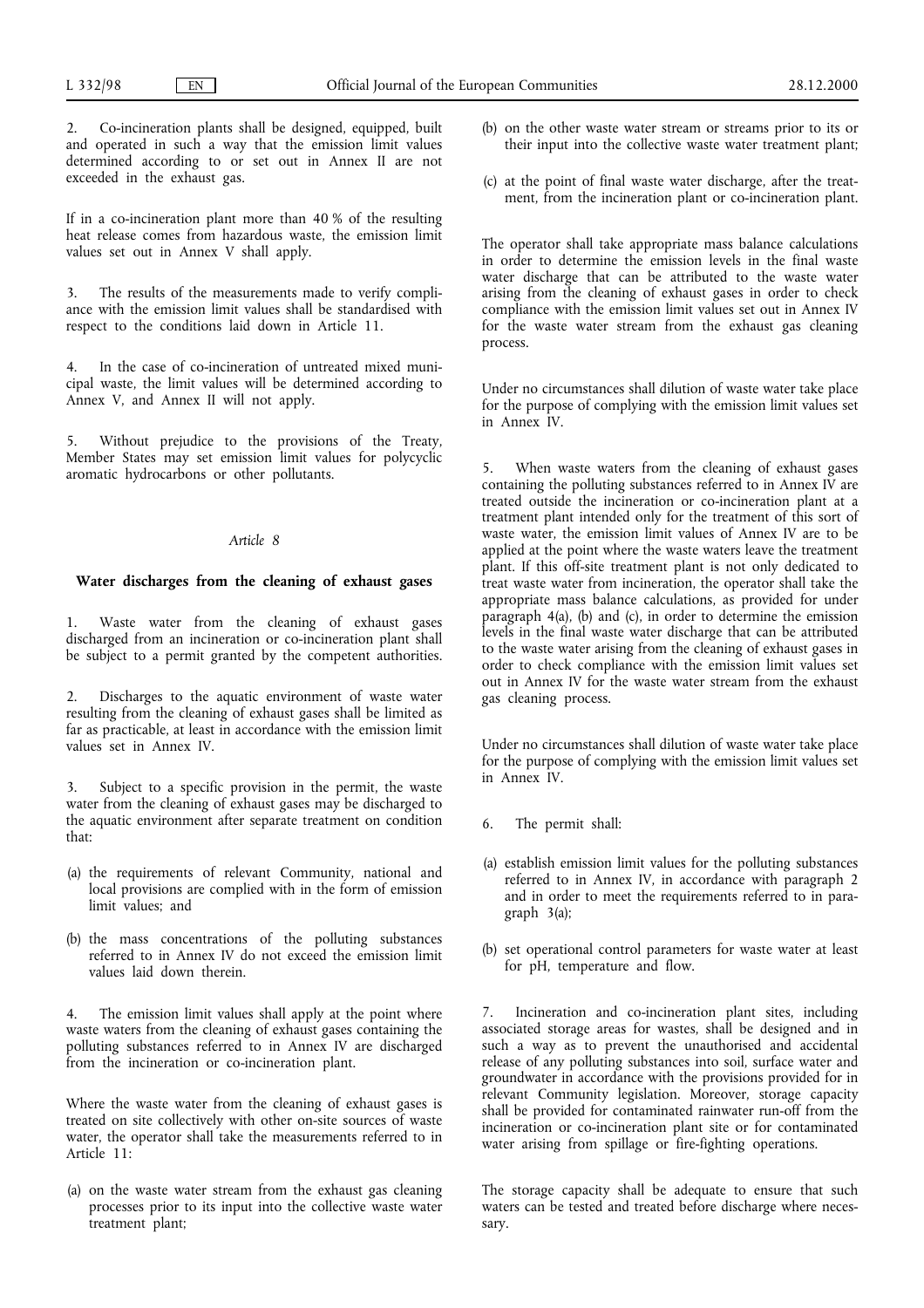8. Without prejudice to the provisions of the Treaty, Member States may set emission limit values for polycyclic aromatic hydrocarbons or other pollutants.

## *Article 9*

### **Residues**

Residues resulting from the operation of the incineration or co-incineration plant shall be minimised in their amount and harmfulness. Residues shall be recycled, where appropriate, directly in the plant or outside in accordance with relevant Community legislation.

Transport and intermediate storage of dry residues in the form of dust, such as boiler dust and dry residues from the treatment of combustion gases, shall take place in such a way as to prevent dispersal in the environment e.g. in closed containers.

Prior to determining the routes for the disposal or recycling of the residues from incineration and co-incineration plants, appropriate tests shall be carried out to establish the physical and chemical characteristics and the polluting potential of the different incineration residues. The analysis shall concern the total soluble fraction and heavy metals soluble fraction.

## *Article 10*

#### **Control and monitoring**

1. Measurement equipment shall be installed and techniques used in order to monitor the parameters, conditions and mass concentrations relevant to the incineration or co-incineration process.

2. The measurement requirements shall be laid down in the permit or in the conditions attached to the permit issued by the competent authority.

3. The appropriate installation and the functioning of the automated monitoring equipment for emissions into air and water shall be subject to control and to an annual surveillance test. Calibration has to be done by means of parallel measurements with the reference methods at least every three years.

4. The location of the sampling or measurement points shall be laid down by the competent authority.

5. Periodic measurements of the emissions into the air and water shall be carried out in accordance with Annex III, points 1 and 2.

### *Article 11*

#### **Measurement requirements**

1. Member States shall, either by specification in the conditions of the permit or by general binding rules, ensure that paragraphs 2 to 12 and 17, as regards air, and paragraphs 9 and 14 to 17, as regards water, are complied with.

2. The following measurements of air pollutants shall be carried out in accordance with Annex III at the incineration and co-incineration plant:

- (a) continuous measurements of the following substances:  $NO_x$ , provided that emission limit values are set, CO, total dust, TOC, HCl, HF,  $SO_2$ ;
- (b) continuous measurements of the following process operation parameters: temperature near the inner wall or at another representative point of the combustion chamber as authorised by the competent authority, concentration of oxygen, pressure, temperature and water vapour content of the exhaust gas;
- (c) at least two measurements per year of heavy metals, dioxins and furans; one measurement at least every three months shall however be carried out for the first 12 months of operation. Member States may fix measurement periods where they have set emission limit values for polycyclic aromatic hydrocarbons or other pollutants.

3. The residence time as well as the minimum temperature and the oxygen content of the exhaust gases shall be subject to appropriate verification, at least once when the incineration or co-incineration plant is brought into service and under the most unfavourable operating conditions anticipated.

4. The continuous measurement of HF may be omitted if treatment stages for HCl are used which ensure that the emission limit value for HCl is not being exceeded. In this case the emissions of HF shall be subject to periodic measurements as laid down in paragraph 2(c).

5. The continuous measurement of the water vapour content shall not be required if the sampled exhaust gas is dried before the emissions are analysed.

6. Periodic measurements as laid down in paragraph 2(c) of HCl, HF and SO<sub>2</sub> instead of continuous measuring may be authorised in the permit by the competent authority in incineration or co-incineration plants, if the operator can prove that the emissions of those pollutants can under no circumstances be higher than the prescribed emission limit values.

7. The reduction of the frequency of the periodic measurements for heavy metals from twice a year to once every two years and for dioxins and furans from twice a year to once every year may be authorised in the permit by the competent authority provided that the emissions resulting from co-incineration or incineration are below 50 % of the emission limit values determined according to Annex II or Annex V respectively and provided that criteria for the requirements to be met, developed in accordance with the procedure laid down in Article 17, are available. These criteria shall at least be based on the provisions of the second subparagraph, points (a) and (d).

Until 1 January 2005 the reduction of the frequency may be authorised even if no such criteria are available provided that: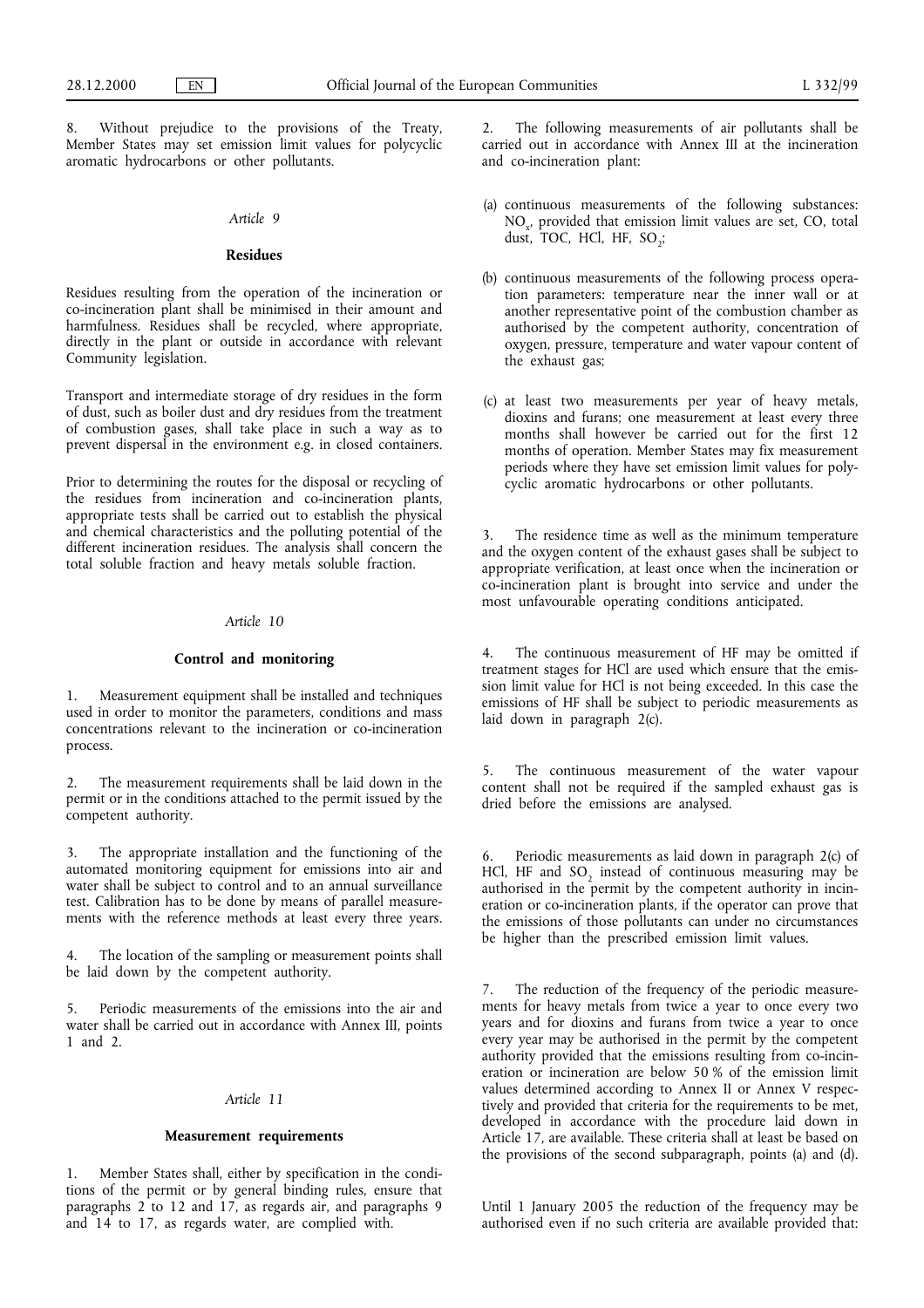- (a) the waste to be co-incinerated or incinerated consists only of certain sorted combustible fractions of non-hazardous waste not suitable for recycling and presenting certain characteristics, and which is further specified on the basis of the assessment referred to in subparagraph (d);
- (b) national quality criteria, which have been reported to the Commission, are available for these wastes;
- (c) co-incineration and incineration of these wastes is in line with the relevant waste management plans referred to in Article 7 of Directive 75/442/EEC;
- (d) the operator can prove to the competent authority that the emissions are under all circumstances significantly below the emission limit values set out in Annex II or Annex V for heavy metals, dioxins and furans; this assessment shall be based on information on the quality of the waste concerned and measurements of the emissions of the said pollutants;
- (e) the quality criteria and the new period for the periodic measurements are specified in the permit; and
- (f) all decisions on the frequency of measurements referred to in this paragraph, supplemented with information on the amount and quality of the waste concerned, shall be communicated on a yearly basis to the Commission.

8. The results of the measurements made to verify compliance with the emission limit values shall be standardised at the following conditions and for oxygen according to the formula as referred to in Annex VI:

- (a) Temperature 273 K, pressure 101,3 kPa, 11 % oxygen, dry gas, in exhaust gas of incineration plants;
- (b) Temperature 273 K, pressure 101,3 kPa, 3 % oxygen, dry gas, in exhaust gas of incineration of waste oil as defined in Directive 75/439/EEC;
- (c) when the wastes are incinerated or co-incinerated in an oxygen-enriched atmosphere, the results of the measurements can be standardised at an oxygen content laid down by the competent authority reflecting the special circumstances of the individual case;
- (d) in the case of co-incineration, the results of the measurements shall be standardised at a total oxygen content as calculated in Annex II.

When the emissions of pollutants are reduced by exhaust gas treatment in an incineration or co-incineration plant treating hazardous waste, the standardisation with respect to the oxygen contents provided for in the first subparagraph shall be done only if the oxygen content measured over the same period as for the pollutant concerned exceeds the relevant standard oxygen content.

All measurement results shall be recorded, processed and presented in an appropriate fashion in order to enable the competent authorities to verify compliance with the permitted operating conditions and emission limit values laid down in this Directive in accordance with procedures to be decided upon by those authorities.

The emission limit values for air shall be regarded as being complied with if:

- (a) none of the daily average values exceeds any of the emission limit values set out in Annex V(a) or Annex II;
	- 97 % of the daily average value over the year does not exceed the emission limit value set out in Annex V(e) first indent;
- (b) either none of the half-hourly average values exceeds any of the emission limit values set out in Annex V(b), column A or, where relevant, 97 % of the half-hourly average values over the year do not exceed any of the emission limit values set out in Annex V(b), column B;
- (c) none of the average values over the sample period set out for heavy metals and dioxins and furans exceeds the emission limit values set out in Annex V(c) and (d) or Annex II;
- (d) the provisions of Annex V(e), second indent or Annex II, are met.

11. The half-hourly average values and the 10-minute averages shall be determined within the effective operating time (excluding the start-up and shut-off periods if no waste is being incinerated) from the measured values after having subtracted the value of the confidence interval specified in point 3 of Annex III. The daily average values shall be determined from those validated average values.

To obtain a valid daily average value no more than five halfhourly average values in any day shall be discarded due to malfunction or maintenance of the continuous measurement system. No more than ten daily average values per year shall be discarded due to malfunction or maintenance of the continuous measurement system.

12. The average values over the sample period and the average values in the case of periodical measurements of HF, HCl and SO<sub>2</sub> shall be determined in accordance with the requirements of Article 10(2) and (4) and Annex III.

13. The Commission, acting in accordance with the procedure laid down in Article 17, shall decide, as soon as appropriate measurement techniques are available within the Community, the date from which continuous measurements of the air emission limit values for heavy metals, dioxins and furans shall be carried out in accordance with Annex III.

14. The following measurements shall be carried out at the point of waste water discharge:

- (a) continuous measurements of the parameters referred to in Article  $8(6)(b)$ ;
- (b) spot sample daily measurements of total suspended solids; Member States may alternatively provide for measurements of a flow proportional representative sample over a period of 24 hours;
- (c) at least monthly measurements of a flow proportional representative sample of the discharge over a period of 24 hours of the polluting substances referred to in Article 8(3) with respect to items 2 to 10 in Annex IV;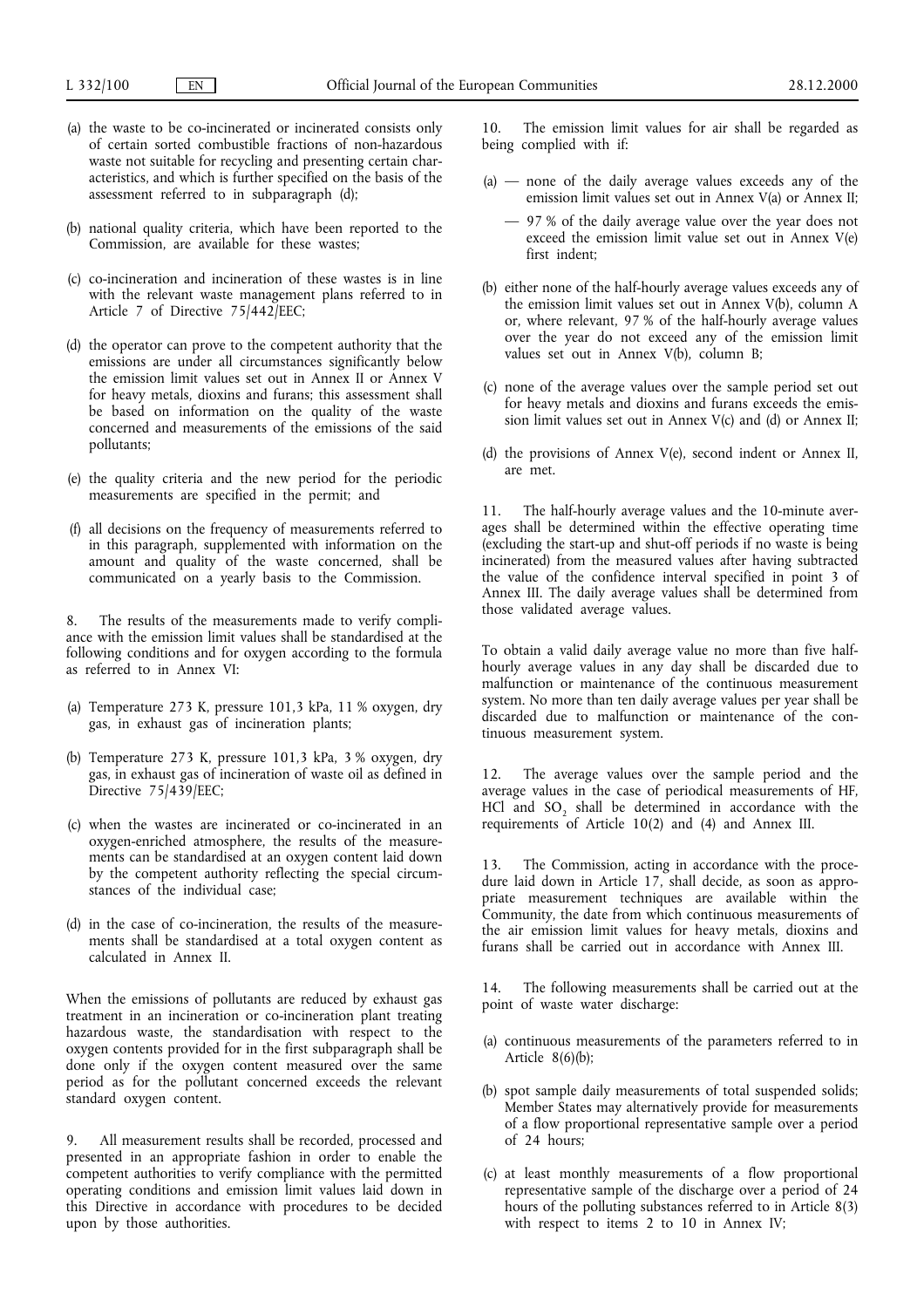(d) at least every six months measurements of dioxins and furans; however one measurement at least every three months shall be carried out for the first 12 months of operation. Member States may fix measurement periods where they have set emission limit values for polycyclic aromatic hydrocarbons or other pollutants.

15. The monitoring of the mass of pollutants in the treated waste water shall be done in conformity with Community legislation and laid down in the permit as well as the frequency of the measurements.

16. The emission limit values for water shall be regarded as being complied with if:

- (a) for total suspended solids (polluting substance number 1), 95 % and 100 % of the measured values do not exceed the respective emission limit values as set out in Annex IV;
- (b) for heavy metals (polluting substances number 2 to 10) no more than one measurement per year exceeds the emission limit values set out in Annex IV; or, if the Member State provides for more than 20 samples per year, no more than 5 % of these samples exceed the emission limit values set out in Annex IV;
- (c) for dioxins and furans (polluting substance 11), the twiceyearly measurements do not exceed the emission limit value set out in Annex IV.

17. Should the measurements taken show that the emission limit values for air or water laid down in this Directive have been exceeded, the competent authorities shall be informed without delay.

## *Article 12*

#### **Access to information and public participation**

1. Without prejudice to Council Directive 90/313/EEC (1) and Directive  $96/61/EC$ , applications for new permits for incineration and co-incineration plants shall be made available at one or more locations accessible to the public, such as local authority offices, for an appropriate period to enable it to comment on them before the competent authority reaches a decision. That decision, including at least a copy of the permit, and any subsequent updates, shall also be made available to the public.

2. For incineration or co-incineration plants with a nominal capacity of two tonnes or more per hour and notwithstanding Article 15(2) of Directive 96/61/EC, an annual report to be provided by the operator to the competent authority on the functioning and monitoring of the plant shall be made available to the public. This report shall, as a minimum requirement, give an account of the running of the process and the emissions into air and water compared with the emission standards in this Directive. A list of incineration or co-incineration plants with a nominal capacity of less than two tonnes per hour shall be drawn up by the competent authority and shall be made available to the public.

### *Article 13*

#### **Abnormal operating conditions**

1. The competent authority shall lay down in the permit the maximum permissible period of any technically unavoidable stoppages, disturbances, or failures of the purification devices or the measurement devices, during which the concentrations in the discharges into the air and the purified waste water of the regulated substances may exceed the prescribed emission limit values.

In the case of a breakdown, the operator shall reduce or close down operations as soon as practicable until normal operations can be restored.

3. Without prejudice to Article 6(3)(c), the incineration plant or co-incineration plant or incineration line shall under no circumstances continue to incinerate waste for a period of more than four hours uninterrupted where emission limit values are exceeded; moreover, the cumulative duration of operation in such conditions over one year shall be less than 60 hours. The 60-hour duration applies to those lines of the entire plant which are linked to one single flue gas cleaning device.

4. The total dust content of the emissions into the air of an incineration plant shall under no circumstances exceed  $150 \, \text{mg/m}^3$  expressed as a half-hourly average; moreover the air emission limit values for CO and TOC shall not be exceeded. All other conditions referred to in Article 6 shall be complied with.

## *Article 14*

#### **Review clause**

Without prejudice to Directive 96/61/EC, the Commission shall submit a report to the European Parliament and the Council before 31 December 2008 based on experience of the application of this Directive, in particular for new plants, and on the progress achieved in emission control techniques and experience in waste management. Furthermore, the report shall be based on the development of the state of technology, of experience in the operation of the plants, of environmental requirements. This report will include a specific section on the application of Annex II.1.1. and in particular on the economic and technical feasibility for existing cement kilns as referred to in the footnote to Annex II.1.1. of respecting the  $NO<sub>x</sub>$  emission limit value for new cement kilns set out in that Annex. The report shall, as appropriate, be accompanied by proposals for revision of the related provisions of this Directive. However, the Commission shall, if appropriate, propose an amendment for Annex II.3 before the said report, if major waste streams are directed to types of co-incineration plants other than those dealt with in Annex II.1 and II.2.

<sup>(</sup> 1) Council Directive 90/313/EEC of 7 June 1990 on the freedom of access to information on the environment (OJ L 158, 23.6.1990, p. 56). Directive as last amended by the Accession Act of 1994.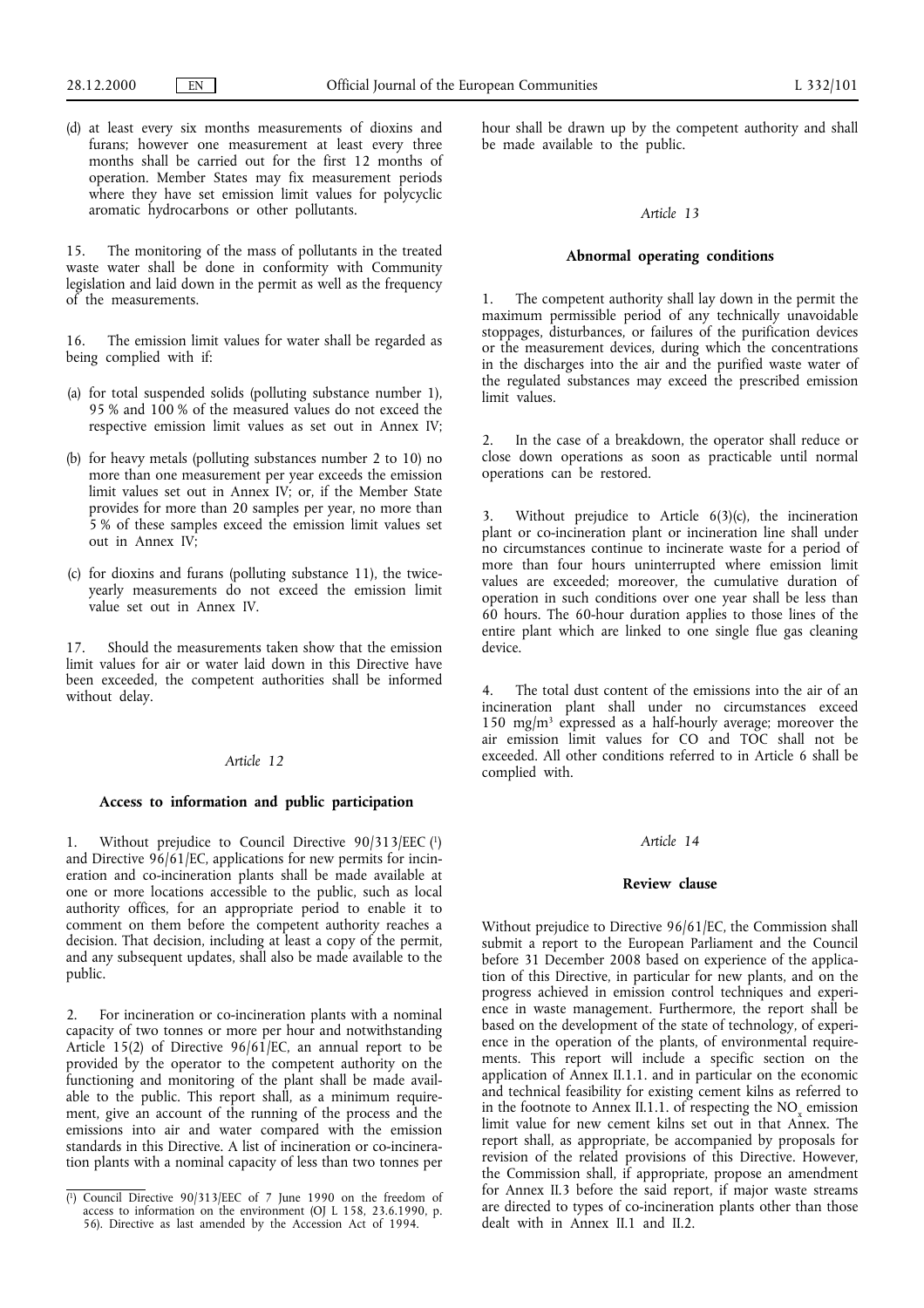## *Article 15*

## **Reporting**

The reports on the implementation of this Directive shall be established in accordance with the procedure laid down in Article 5 of Council Directive 91/692/EEC. The first report shall cover at least the first full three-year period after 28 December 2002 and comply with the periods referred to in Article 17 of Directive  $94/67/EC$  and in Article 16(3) of Directive 96/61/EC. To this effect, the Commission shall elaborate the appropriate questionnaire in due time.

#### *Article 16*

#### **Future adaptation of the directive**

The Commission shall, in accordance with the procedure laid down in Article 17(2), amend Articles 10, 11 and 13 and Annexes I and III in order to adapt them to technical progress or new findings concerning the health benefits of emission reductions.

## *Article 17*

## **Regulatory committee**

1. The Commission shall be assisted by a regulatory committee.

Where reference is made to this paragraph, Articles 5 and 7 of Decision 1999/468/EC shall apply, having regard to the provisions of Article 8 thereof.

The period laid down in Article 5(6) of Decision 1999/468/EC shall be set at three months.

3. The committee shall adopt its own rules of procedure.

#### *Article 18*

#### **Repeal**

The following shall be repealed as from 28 December 2005:

(a) Article 8(1) and the Annex to Directive 75/439/EEC;

(b) Directive 89/369/EEC;

- (c) Directive 89/429/EEC;
- (d) Directive 94/67/EC.

#### *Article 19*

## **Penalties**

The Member States shall determine penalties applicable to breaches of the national provisions adopted pursuant to this Directive. The penalties thus provided for shall be effective, proportionate and dissuasive. The Member States shall notify those provisions to the Commission by 28 December 2002 at the latest and shall notify it without delay of any subsequent amendment affecting them.

### *Article 20*

#### **Transitional provisions**

1. Without prejudice to the specific transitional provisions provided for in the Annexes to this Directive, the provisions of this Directive shall apply to existing plants as from 28 December 2005.

2. For new plants, i.e. plants not falling under the definition of 'existing incineration or co-incineration plant' in Article 3(6) or paragraph 3 of this Article, this Directive, instead of the Directives mentioned in Article 18, shall apply as from 28 December 2002.

3. Stationary or mobile plants whose purpose is the generation of energy or production of material products and which are in operation and have a permit in accordance with existing Community legislation where required and which start coincinerating waste not later than 28 December 2004 are to be regarded as existing co-incineration plants.

#### *Article 21*

#### **Implementation**

1. Member States shall bring into force the laws, regulations and administrative provisions necessary to comply with this Directive not later than 28 December 2002. They shall forthwith inform the Commission thereof.

When Member States adopt those measures, they shall contain a reference to this Directive or be accompanied by such reference on the occasion of their official publication. The methods of making such reference shall be laid down by the Member States.

2. Member States shall communicate to the Commission the text of the provisions of domestic law which they adopt in the field governed by this Directive.

#### *Article 22*

#### **Entry into force**

This Directive shall enter into force on the day of its publication in the *Official Journal of the European Communities*.

#### *Article 23*

## **Addressees**

This Directive is addressed to the Member States.

Done at Brussels, 4 December 2000.

| For the European Parliament | For the Council |
|-----------------------------|-----------------|
| The President               | The President   |
| N. FONTAINE                 | F. VÉDRINE      |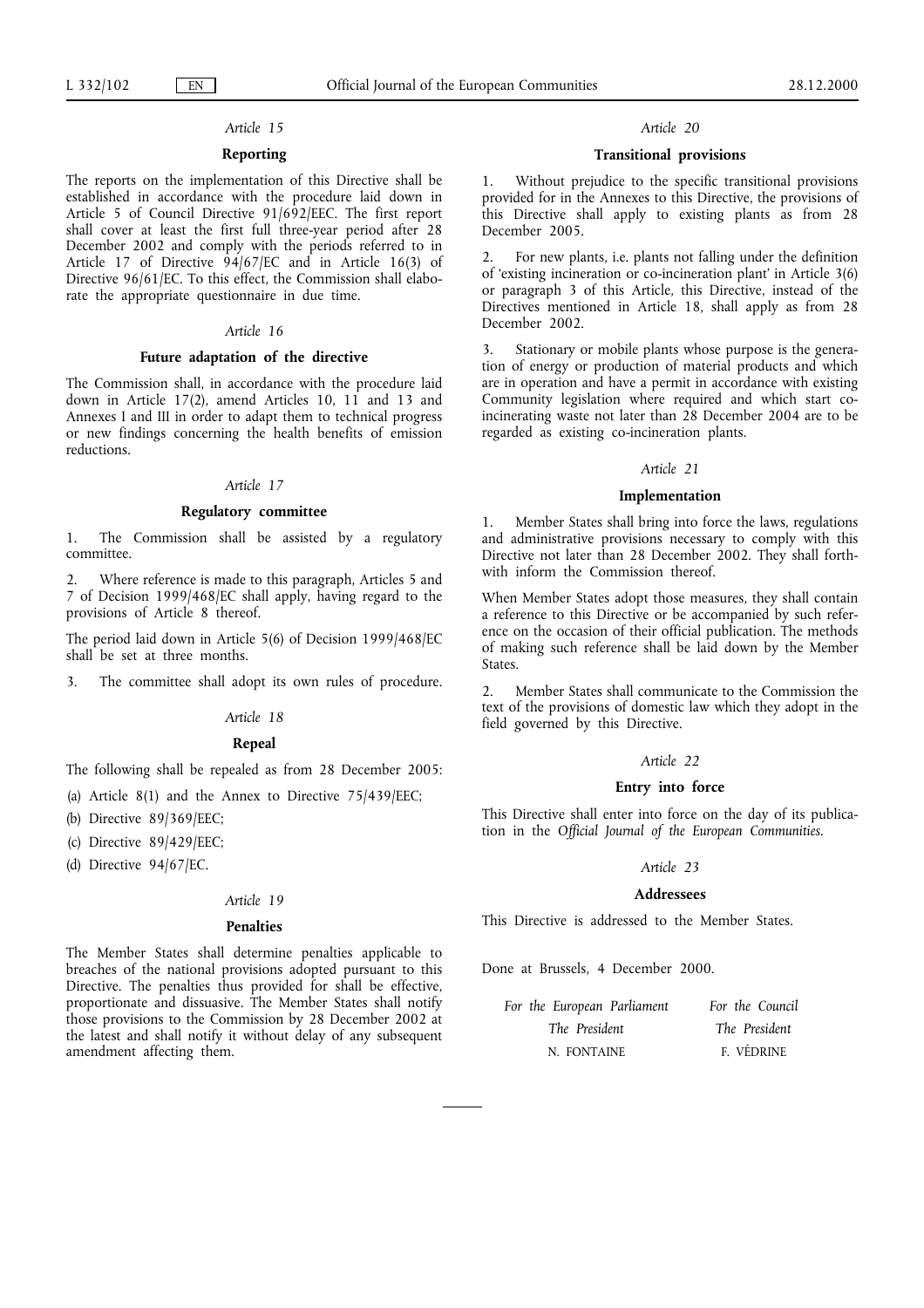## *ANNEX I*

## **Equivalence factors for dibenzo-p-dioxins and dibenzofurans**

For the determination of the total concentration (TE) of dioxins and furans, the mass concentrations of the following dibenzo-p-dioxins and dibenzofurans shall be multiplied by the following equivalence factors before summing:

|                     |                                    | Toxic equivalence factor |
|---------------------|------------------------------------|--------------------------|
| 2,3,7,8             | - Tetrachlorodibenzodioxin (TCDD)  | $\mathbf{1}$             |
| 1, 2, 3, 7, 8       | - Pentachlorodibenzodioxin (PeCDD) | 0, 5                     |
| 1, 2, 3, 4, 7, 8    | - Hexachlorodibenzodioxin (HxCDD)  | 0,1                      |
| 1, 2, 3, 6, 7, 8    | - Hexachlorodibenzodioxin (HxCDD)  | 0,1                      |
| 1, 2, 3, 7, 8, 9    | - Hexachlorodibenzodioxin (HxCDD)  | 0,1                      |
| 1, 2, 3, 4, 6, 7, 8 | — Heptachlorodibenzodioxin (HpCDD) | 0,01                     |
|                     | - Octachlorodibenzodioxin (OCDD)   | 0,001                    |
| 2,3,7,8             | - Tetrachlorodibenzofuran (TCDF)   | 0,1                      |
| 2, 3, 4, 7, 8       | - Pentachlorodibenzofuran (PeCDF)  | 0, 5                     |
| 1, 2, 3, 7, 8       | - Pentachlorodibenzofuran (PeCDF)  | 0,05                     |
| 1, 2, 3, 4, 7, 8    | - Hexachlorodibenzofuran (HxCDF)   | 0,1                      |
| 1, 2, 3, 6, 7, 8    | - Hexachlorodibenzofuran (HxCDF)   | 0,1                      |
| 1, 2, 3, 7, 8, 9    | - Hexachlorodibenzofuran (HxCDF)   | 0,1                      |
| 2,3,4,6,7,8         | - Hexachlorodibenzofuran (HxCDF)   | 0,1                      |
| 1, 2, 3, 4, 6, 7, 8 | - Heptachlorodibenzofuran (HpCDF)  | 0,01                     |
| 1, 2, 3, 4, 7, 8, 9 | - Heptachlorodibenzofuran (HpCDF)  | 0,01                     |
|                     | - Octachlorodibenzofuran (OCDF)    | 0,001                    |
|                     |                                    |                          |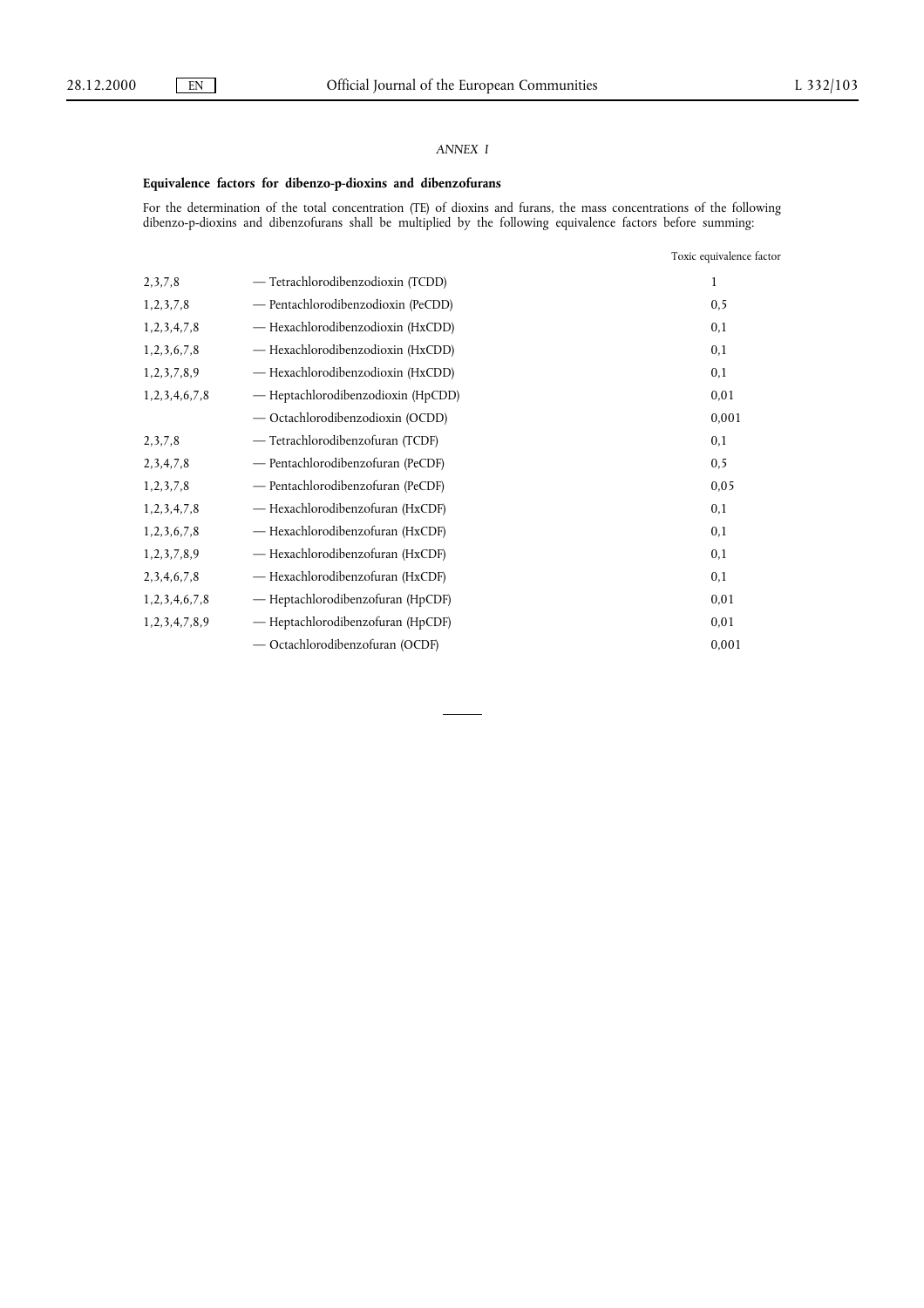## *ANNEX II*

## **DETERMINATION OF AIR EMISSION LIMIT VALUES FOR THE CO-INCINERATION OF WASTE**

The following formula (mixing rule) is to be applied whenever a specific total emission limit value 'C' has not been set out in a table in this Annex.

The limit value for each relevant pollutant and carbon monoxide in the exhaust gas resulting from the co-incineration of waste shall be calculated as follows:

$$
\frac{V_{\text{waste}} \times C_{\text{waste}} + V_{\text{proc}} \times C_{\text{proc}}}{V_{\text{waste}} + V_{\text{proc}}} = C
$$

V<sub>waste</sub>: exhaust gas volume resulting from the incineration of waste only determined from the waste with the lowest calorific value specified in the permit and standardised at the conditions given by this Directive.

> If the resulting heat release from the incineration of hazardous waste amounts to less than 10 % of the total heat released in the plant, V<sub>waste</sub> must be calculated from a (notional) quantity of waste that, being incinerated,<br>would equal 10 % heat release, the total heat release being fixed.

- $C_{\text{waste}}$ : emission limit values set for incineration plants in Annex V for the relevant pollutants and carbon monoxide.
- V<sub>proc</sub>: exhaust gas volume resulting from the plant process including the combustion of the authorised fuels normally used in the plant (wastes excluded) determined on the basis of oxygen contents at which the emissions must be standardised as laid down in Community or national regulations. In the absence of regulations for this kind of plant, the real oxygen content in the exhaust gas without being thinned by addition of air unnecessary for the process must be used. The standardisation at the other conditions is given in this Directive.
- C<sub>proc</sub>: emission limit values as laid down in the tables of this annex for certain industrial sectors or in case of the absence of such a table or such values, emission limit values of the relevant pollutants and carbon monoxide in the flue gas of plants which comply with the national laws, regulations and administrative provisions for such plants while burning the normally authorised fuels (wastes excluded). In the absence of these measures the emission limit values laid down in the permit are used. In the absence of such permit values the real mass concentrations are used.
- C: total emission limit values and oxygen content as laid down in the tables of this annex for certain industrial sectors and certain pollutants or in case of the absence of such a table or such values total emission limit values for CO and the relevant pollutants replacing the emission limit values as laid down in specific Annexes of this Directive. The total oxygen content to replace the oxygen content for the standardisation is calculated on the basis of the content above respecting the partial volumes.

Member States may lay down rules governing the exemptions provided for in this Annex.

#### II.1. **Special provisions for cement kilns co-incinerating waste**

Daily average values (for continuous measurements) Sample periods and other measurement requirements as in Article 7. All values in mg/m<sup>3</sup> (Dioxins and furans ng/m<sup>3</sup>). Half-hourly average values shall only be needed in view of calculating the daily average values.

The results of the measurements made to verify compliance with the emission limit values shall be standardised at the following conditions: Temperature 273 K, pressure 101,3 kPa, 10 % oxygen, dry gas.

| Pollutant                 | $\mathsf{C}$ |
|---------------------------|--------------|
| Total dust                | 30           |
| HCI                       | 10           |
| HF                        | 1            |
| $NOx$ for existing plants | 800          |
| $NOx$ for new plants      | 500 (1)      |

II.1.1. *C — total emission limit values*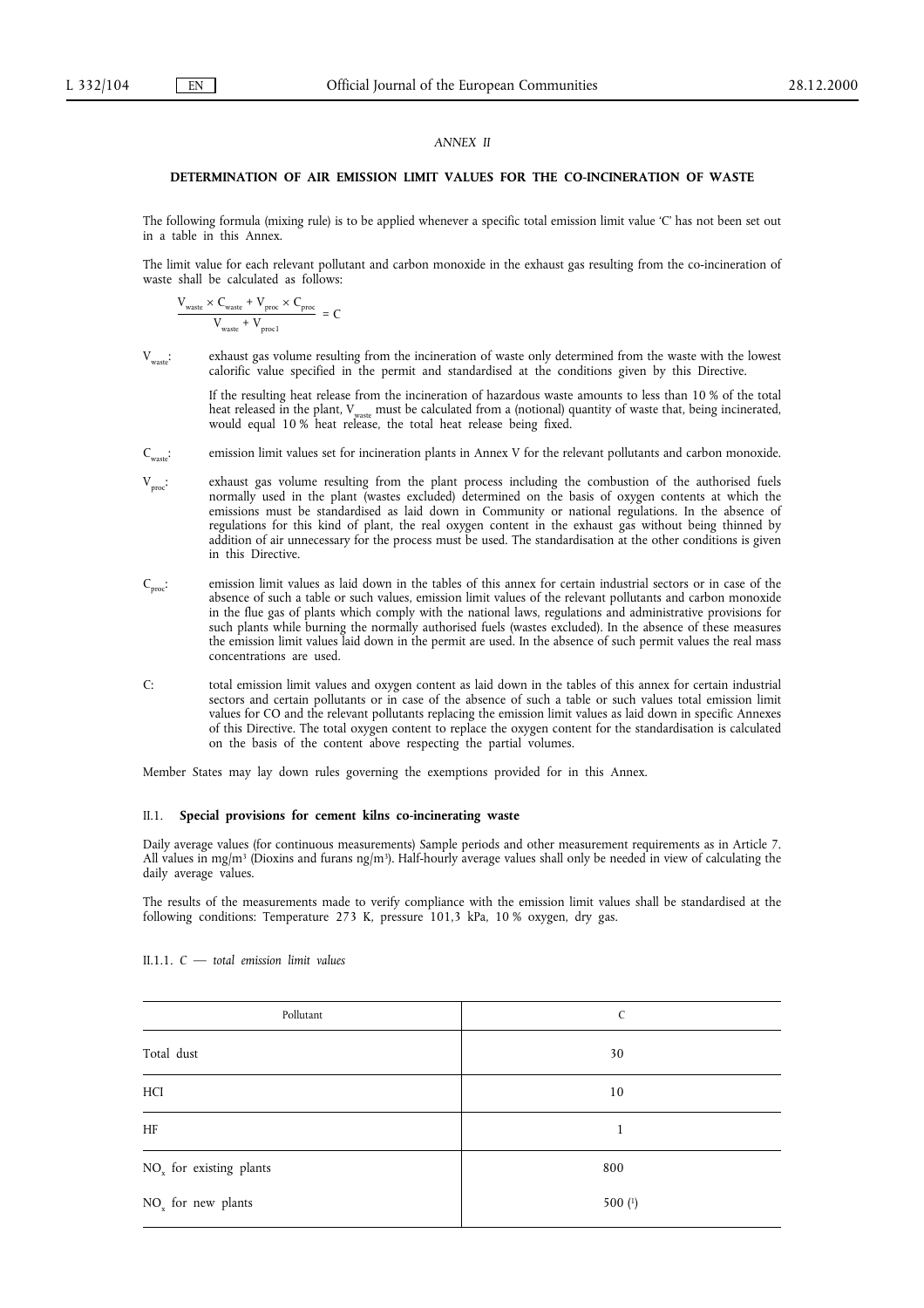| Pollutant                                   | $\sqrt{ }$ |
|---------------------------------------------|------------|
| $Cd + Tl$                                   | 0,05       |
| Hg                                          | 0,05       |
| $Sb + As + Pb + Cr + Co + Cu + Mn + Ni + V$ | 0, 5       |
| Dioxins and furans                          | 0,1        |

 $(!)$  For the implementation of the NO<sub>x</sub> emission limit values, cement kilns which are in operation and have a permit in accordance with existing Community legislation and which start co-incinerating waste after the date mentioned in Article 20(3) are not to be regarded as new plants.

Until 1 January 2008, exemptions for NO<sub>x</sub> may be authorised by the competent authorities for existing wet process<br>cement kilns or cement kilns which burn less than three tonnes of waste per hour, provided that the permit total emission limit value for  $NO<sub>x</sub>$  of not more than 1200 mg/m<sup>3</sup>.

Until 1 January 2008, exemptions for dust may be authorised by the competent authority for cement kilns which burn less than three tonnes of waste per hour, provided that the permit foresees a total emission limit value of not more than 50 mg/m3.

II.1.2.  $C$  — total emission limit values for  $SO_2$  and TOC

| Pollutant       | ┌  |
|-----------------|----|
| SO <sub>2</sub> | 50 |
| <b>TOC</b>      | 10 |

Exemptions may be authorised by the competent authority in cases where TOC and  $SO<sub>2</sub>$  do not result from the incineration of waste.

## II.1.3. *Emission limit value for CO*

Emission limit values for CO can be set by the competent authority.

## II.2. **Special provisions for combustion plants co-incinerating waste**

#### II.2.1. *Daily average values*

Without prejudice to Directive 88/609/EEC and in the case where, for large combustion plants, more stringent emission limit values are set according to future Community legislation, the latter shall replace, for the plants and pollutants concerned, the emission limit values as laid down in the following tables (C<sub>proc</sub>). In that case, the following tables shall be<br>adapted to these more stringent emission limit values in accordance with the procedure laid d delay.

Half-hourly average values shall only be needed in view of calculating the daily average values.

**Cproc:**

 $C_{\text{proc}}$  for solid fuels expressed in mg/Nm<sup>3</sup> (O<sub>2</sub> content 6 %):

| Pollutants                      | $< 50$ MWth | 50-100 MWth                               | 100 to 300 MWth                                         | > 300 MWth                             |
|---------------------------------|-------------|-------------------------------------------|---------------------------------------------------------|----------------------------------------|
| SO <sub>2</sub><br>general case |             | 850                                       | 850 to 200<br>(linear decrease from<br>100 to 300 MWth) | 200                                    |
| indigenous fuels                |             | or rate of<br>desulphurisation<br>$>90\%$ | or rate of<br>desulphurisation<br>$>92\%$               | or rate of<br>desulphurisation<br>>95% |
| NO <sub>x</sub>                 |             | 400                                       | 300                                                     | 200                                    |
| Dust                            | 50          | 50                                        | 30                                                      | 30                                     |

Until 1 January 2007 and without prejudice to relevant Community legislation, the emission limit value for  $NO<sub>x</sub>$  does not apply to plants only co-incinerating hazardous waste.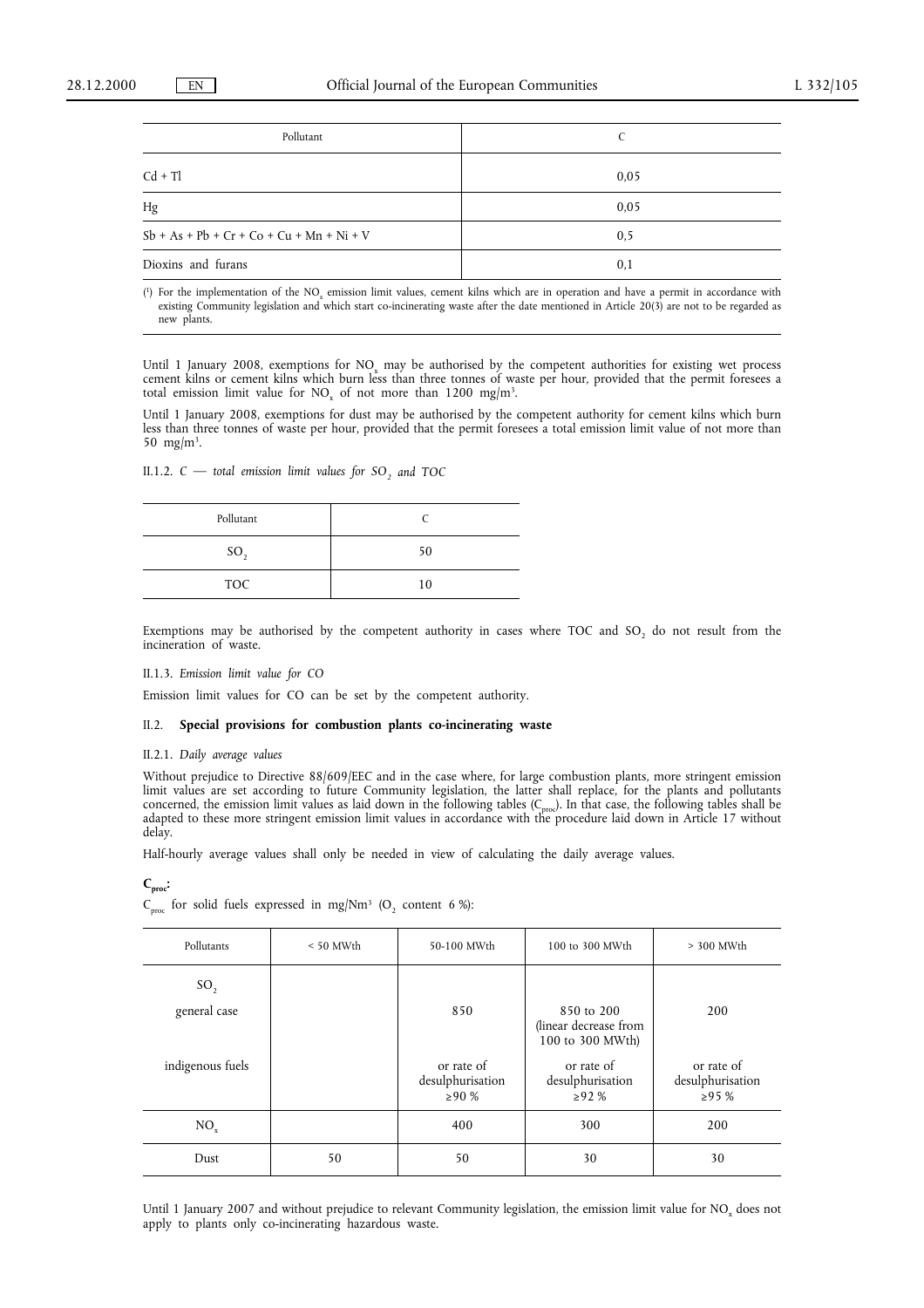Until 1 January 2008, exemptions for NO<sub>x</sub> and SO<sub>2</sub> may be authorised by the competent authorities for existing<br>co-incineration plants between 100 and 300 MWth using fluidised bed technology and burning solid fuels provid the permit foresees a C<sub>proc</sub> value of not more than 350 mg/Nm<sup>3</sup> for NO<sub>x</sub> and not more than 850 to 400 mg/Nm<sup>3</sup> (linear decrease from 100 to 300 MWth) for  $SO_2$ .

 $C_{\text{proc}}$  for biomass expressed in mg/Nm<sup>3</sup> (O<sub>2</sub> content 6 %):

'Biomass' means: products consisting of any whole or part of a vegetable matter from agriculture or forestry, which can be used for the purpose of recovering its energy content as well as wastes listed in Article 2(2)(a)(i) to (v).

| Pollutants      | $< 50$ MWth | 50 to 100 MWth | 100 to 300 MWth | > 300 MWth |
|-----------------|-------------|----------------|-----------------|------------|
| SO <sub>2</sub> |             | 200            | 200             | 200        |
| NO <sub>x</sub> |             | 350            | 300             | 300        |
| Dust            | 50          | 50             | 30              | 30         |

Until 1 January 2008, exemptions for NO<sub>x</sub> may be authorised by the competent authorities for existing co-incineration<br>plants between 100 and 300 MWth using fluidised bed technology and burning biomass provided that the p foresees a  $C_{\text{proc}}$  value of not more than 350 mg/Nm<sup>3</sup>.

| Pollutants      | $< 50$ MWth | 50 to 100 MWth | 100 to 300 MWth                                         | > 300 MWth |
|-----------------|-------------|----------------|---------------------------------------------------------|------------|
| SO <sub>2</sub> |             | 850            | 850 to 200<br>(linear decrease from<br>100 to 300 MWth) | 200        |
| NO <sub>x</sub> |             | 400            | 300                                                     | 200        |
| Dust            | 50          | 50             | 30                                                      | 30         |

 $C_{\text{proc}}$  for liquid fuels expressed in mg/Nm<sup>3</sup> (O<sub>2</sub> content 3 %):

## II.2.2. *C — total emission limit values*

C expressed in mg/Nm<sup>3</sup> (O<sub>2</sub> content 6 %). All average values over the sample period of a minimum of 30 minutes and a maximum of 8 hours:

| Pollutant                                   | C    |
|---------------------------------------------|------|
| $Cd + Tl$                                   | 0.05 |
| Hg                                          | 0.05 |
| $Sb + As + Pb + Cr + Co + Cu + Mn + Ni + V$ | 0,5  |

C expressed in ng/Nm<sup>3</sup> (O<sub>2</sub> content 6 %). All average values measured over the sample period of a minimum of 6 hours and a maximum of 8 hours:

| Pollutant          |     |
|--------------------|-----|
| Dioxins and furans | 0.1 |

## II.3. **Special provisions for industrial sectors not covered under II.1 or II.2 co-incinerating waste**

II.3.1. *C — total emission limit values:*

C expressed in ng/Nm3. All average values measured over the sample period of a minimum of 6 hours and a maximum of 8 hours: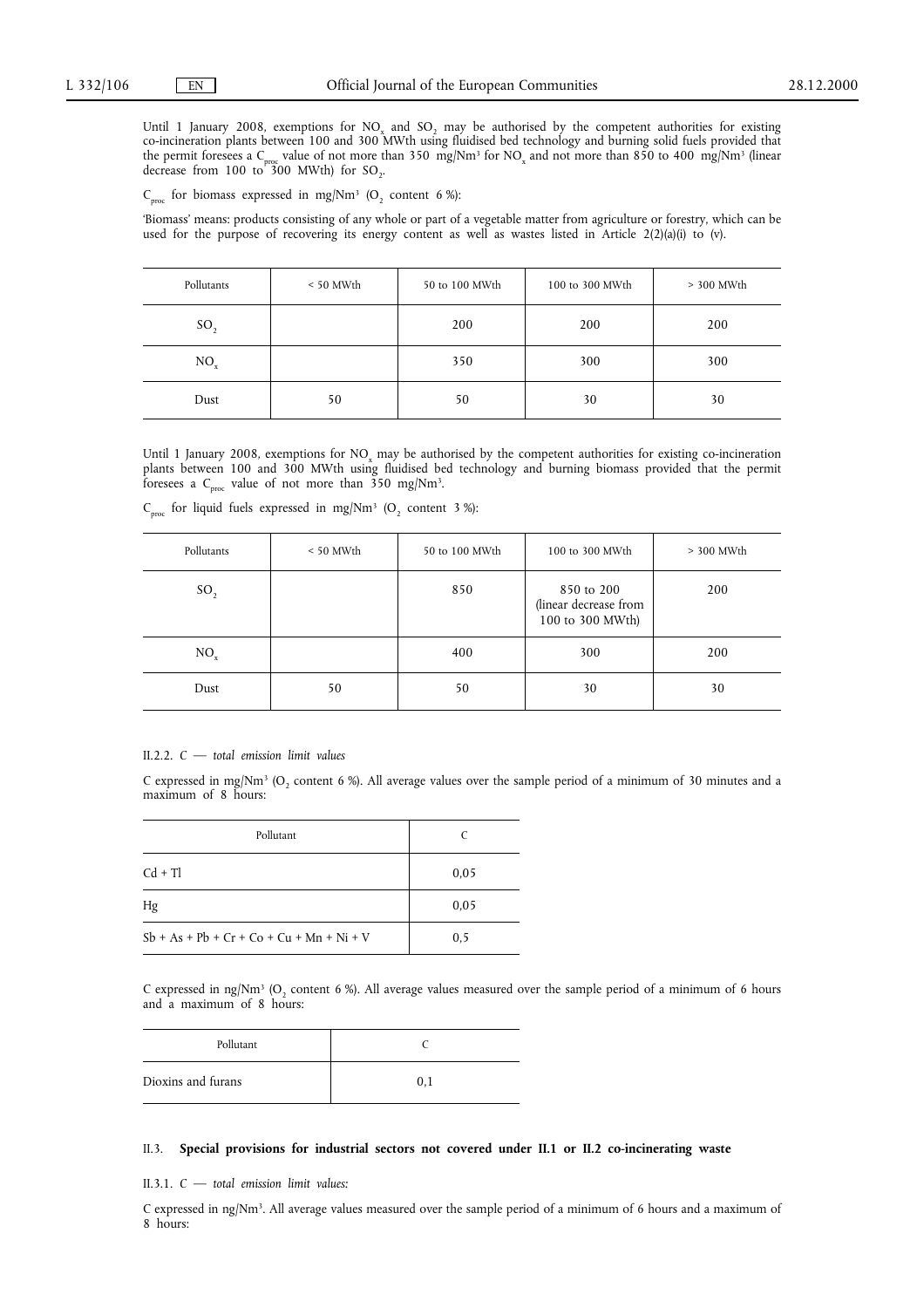| Pollutant          |  |
|--------------------|--|
| Dioxins and furans |  |

C expressed in mg/Nm3. All average values over the sample period of a minimum of 30 minutes and a maximum of 8 hours:

| Pollutant |      |
|-----------|------|
| $Cd + T1$ | 0,05 |
| Hg        | 0,05 |

#### *ANNEX III*

## **Measurement techniques**

- 1. Measurements for the determination of concentrations of air and water polluting substances have to be carried out representatively.
- 2. Sampling and analysis of all pollutants including dioxins and furans as well as reference measurement methods to calibrate automated measurement systems shall be carried out as given by CEN-standards. If CEN standards are not available, ISO standards, national or international standards which will ensure the provision of data of an equivalent scientific quality shall apply.
- 3. At the daily emission limit value level, the values of the 95 % confidence intervals of a single measured result shall not exceed the following percentages of the emission limit values:

| Carbon monoxide:      | 10 %  |
|-----------------------|-------|
| Sulphur dioxide:      | 20 %  |
| Nitrogen dioxide:     | 20 %  |
| Total dust:           | 30 %  |
| Total organic carbon: | 30 %  |
| Hydrogen chloride:    | 40 %  |
| Hydrogen fluoride:    | 40 %. |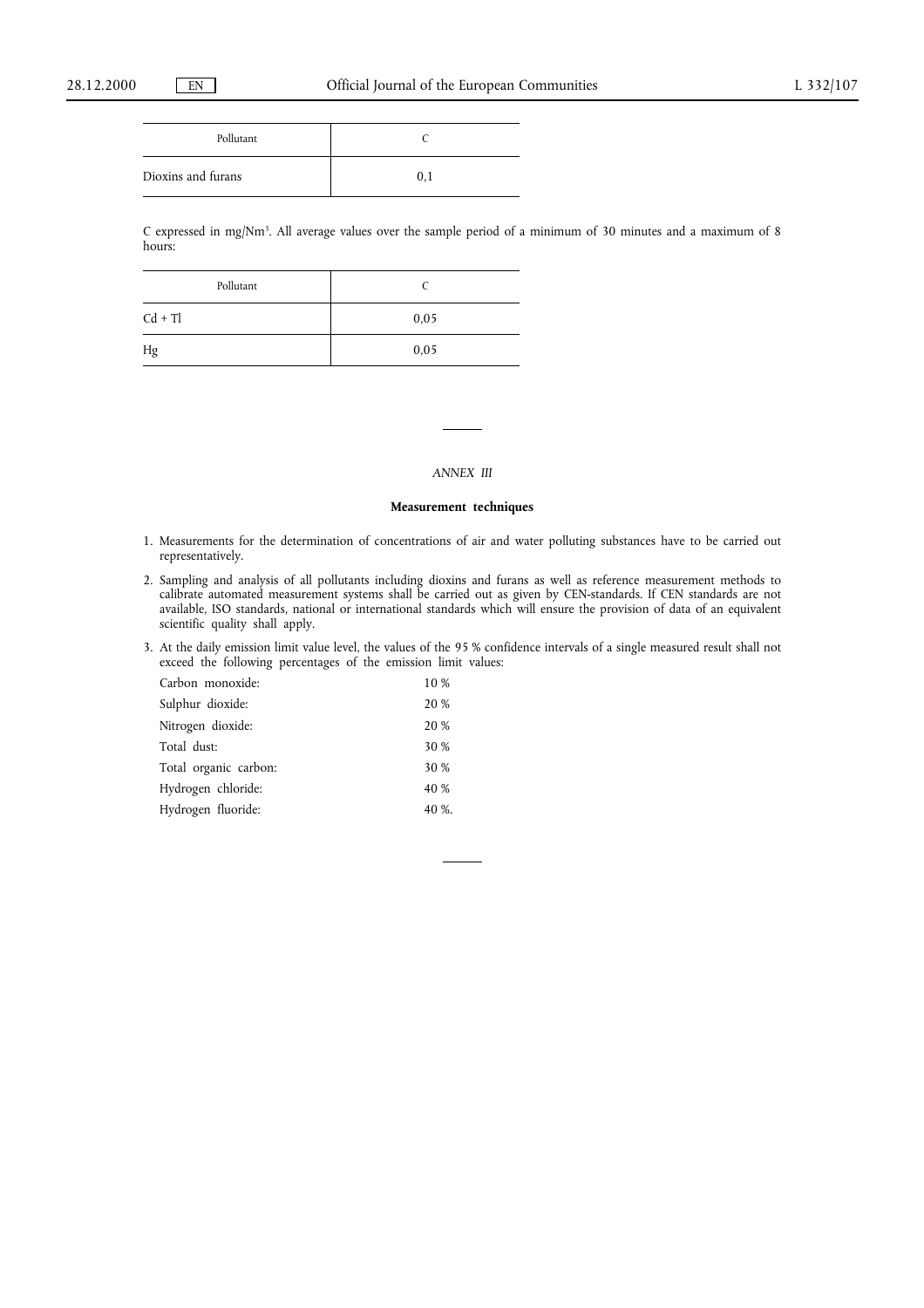## *ANNEX IV*

## **Emission limit values for discharges of waste water from the cleaning of exhaust gases**

| Polluting substances                                                                                                    | Emission limit values expressed in mass<br>concentrations for unfiltered samples |                    |
|-------------------------------------------------------------------------------------------------------------------------|----------------------------------------------------------------------------------|--------------------|
| 1. Total suspended solids as defined by Directive 91/271/EEC                                                            | 95 %<br>$30$ mg/l                                                                | 100 %<br>45 $mg/l$ |
| 2. Mercury and its compounds, expressed as mercury (Hg)                                                                 |                                                                                  | $0,03$ mg/l        |
| 3. Cadmium and its compounds, expressed as cadmium (Cd)                                                                 | $0,05$ mg/l                                                                      |                    |
| 4. Thallium and its compounds, expressed as thallium (Tl)                                                               | $0.05$ mg/l                                                                      |                    |
| 5. Arsenic and its compounds, expressed as arsenic (As)                                                                 | $0,15$ mg/l                                                                      |                    |
| 6. Lead and its compounds, expressed as lead (Pb)                                                                       | $0,2 \text{ mg}/l$                                                               |                    |
| 7. Chromium and its compounds, expressed as chromium (Cr)                                                               |                                                                                  | $0,5$ mg/l         |
| 8. Copper and its compounds, expressed as copper (Cu)                                                                   | $0,5$ mg/l                                                                       |                    |
| 9. Nickel and its compounds, expressed as nickel (Ni)                                                                   | $0,5$ mg/l                                                                       |                    |
| 10. Zinc and its compounds, expressed as zinc (Zn)                                                                      |                                                                                  | $1,5$ mg/l         |
| 11. Dioxins and furans, defined as the sum of the individual dioxins and<br>furans evaluated in accordance with Annex I |                                                                                  | $0,3$ mg/l         |

Until 1 January 2008, exemptions for total suspended solids may be authorised by the competent authority for existing incineration plants provided the permit foresees that 80 % of the measured values do not exceed 30 mg/l and none of them exceed 45 mg/l.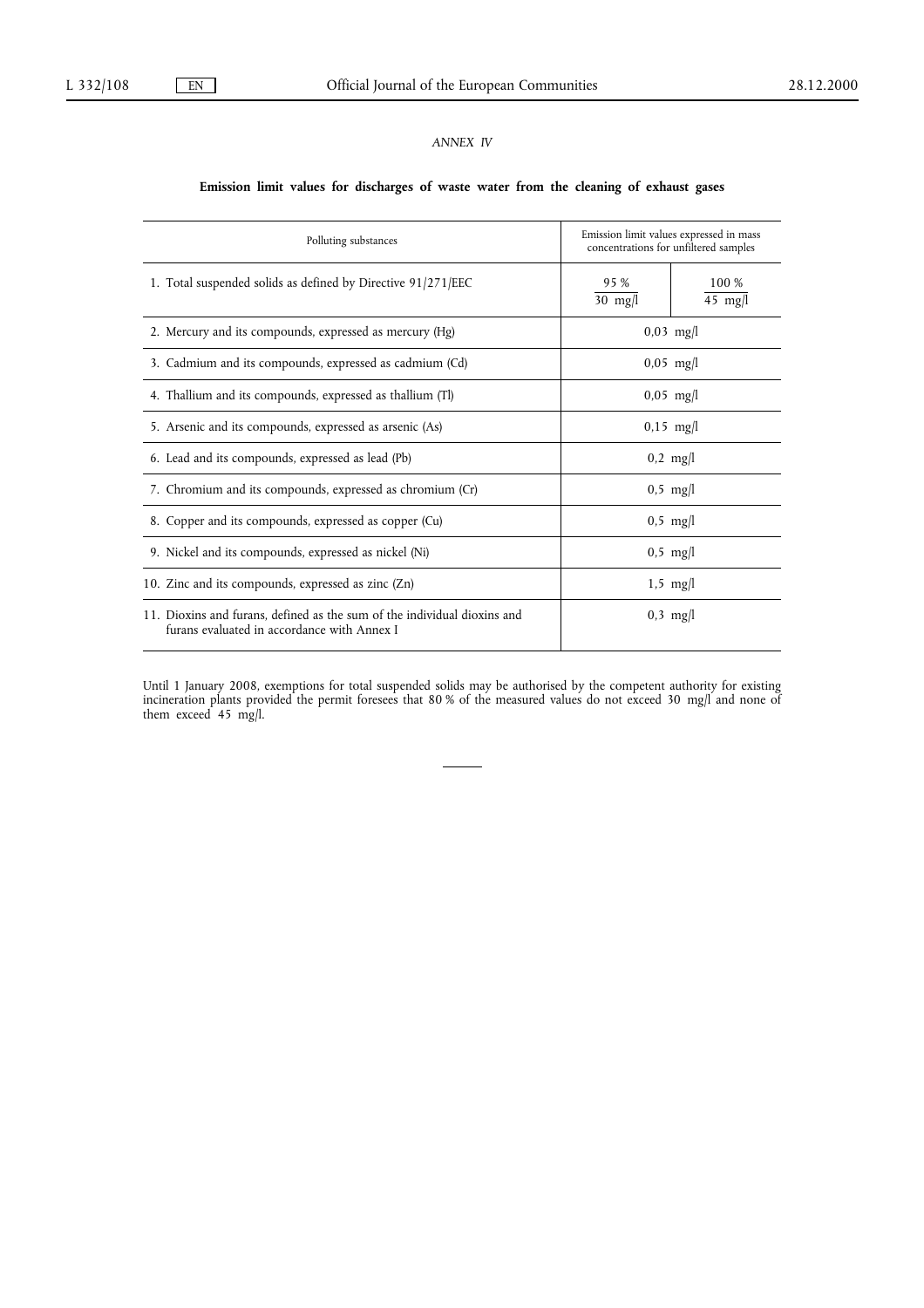## *ANNEX V*

## **AIR EMISSION LIMIT VALUES**

#### (a) **Daily average values**

| Total dust                                                                                                                                                                                                            | $10 \text{ mg/m}^3$       |
|-----------------------------------------------------------------------------------------------------------------------------------------------------------------------------------------------------------------------|---------------------------|
| Gaseous and vaporous organic substances, expressed as<br>total organic carbon                                                                                                                                         | $10 \text{ mg/m}^3$       |
| Hydrogen chloride (HCl)                                                                                                                                                                                               | $10 \text{ mg/m}^3$       |
| Hydrogen fluoride (HF)                                                                                                                                                                                                | 1 mg/m <sup>3</sup>       |
| Sulphur dioxide (SO <sub>2</sub> )                                                                                                                                                                                    | 50 mg/m <sup>3</sup>      |
| Nitrogen monoxide (NO) and nitrogen dioxide (NO <sub>2</sub> )<br>expressed as nitrogen dioxide for existing incineration<br>plants with a nominal capacity exceeding 6 tonnes per<br>hour or new incineration plants | 200 mg/m <sup>3</sup> (*) |
| Nitrogen monoxide (NO) and nitrogen dioxide (NO <sub>2</sub> ),<br>expressed as nitrogen dioxide for existing incineration<br>plants with a nominal capacity of 6 tonnes per hour or<br>less                          | 400 mg/m <sup>3</sup> (*) |

(\*) Until 1 January 2007 and without prejudice to relevant (Community) legislation the emission limit value for  $NO<sub>x</sub>$  does not apply to plants only incinerating hazardous waste.

Exemptions for NO<sub>x</sub> may be authorised by the competent authority for existing incineration plants:

- with a nominal capacity of 6 tonnes per hour, provided that the permit foresees the daily average values do not exceed 500 mg/m<sup>3</sup> and this until 1 January 2008,
- with a nominal capacity of >6 tonnes per hour but equal or less than 16 tonnes per hour, provided the permit foresees the daily average values do not exceed  $400$  mg/m<sup>3</sup> and this until 1 January 2010,
- with a nominal capacity of >16 tonnes per hour but <25 tonnes per hour and which do not produce water discharges, provided that the permit foresees the daily average values do not exceed 400 mg/m<sup>3</sup> and this until 1 January<sup>2008</sup>.

Until 1 January 2008, exemptions for dust may be authorised by the competent authority for existing incinerating plants, provided that the permit foresees the daily average values do not exceed 20 mg/m3.

#### (b) **Half-hourly average values**

|                                                                                                                                                                                                                   | $(100\%)$ A               | (97%) B                   |
|-------------------------------------------------------------------------------------------------------------------------------------------------------------------------------------------------------------------|---------------------------|---------------------------|
| Total dust                                                                                                                                                                                                        | 30 mg/m <sup>3</sup>      | $10 \text{ mg/m}^3$       |
| Gaseous and vaporous organic substances,<br>expressed as total organic carbon                                                                                                                                     | $20$ mg/m <sup>3</sup>    | $10 \text{ mg/m}^3$       |
| Hydrogen chloride (HCl)                                                                                                                                                                                           | $60 \text{ mg/m}^3$       | $10 \text{ mg/m}^3$       |
| Hydrogen fluoride (HF)                                                                                                                                                                                            | 4 mg/m <sup>3</sup>       | 2 mg/m <sup>3</sup>       |
| Sulphur dioxide (SO <sub>2</sub> )                                                                                                                                                                                | $200 \text{ mg/m}^3$      | 50 mg/m <sup>3</sup>      |
| Nitrogen monoxide (NO) and nitrogen dioxide<br>$(NO2)$ , expressed as nitrogen dixoide for existing<br>incineration plants with a nominal capacity<br>exceeding 6 tonnes per hour or new incinera-<br>tion plants | 400 mg/m <sup>3</sup> (*) | 200 mg/m <sup>3</sup> (*) |

(\*) Until 1 January 2007 and without prejudice to relevant Community legislation the emission limit value for NO<sub>v</sub> does not apply to plants only incinerating hazardous waste.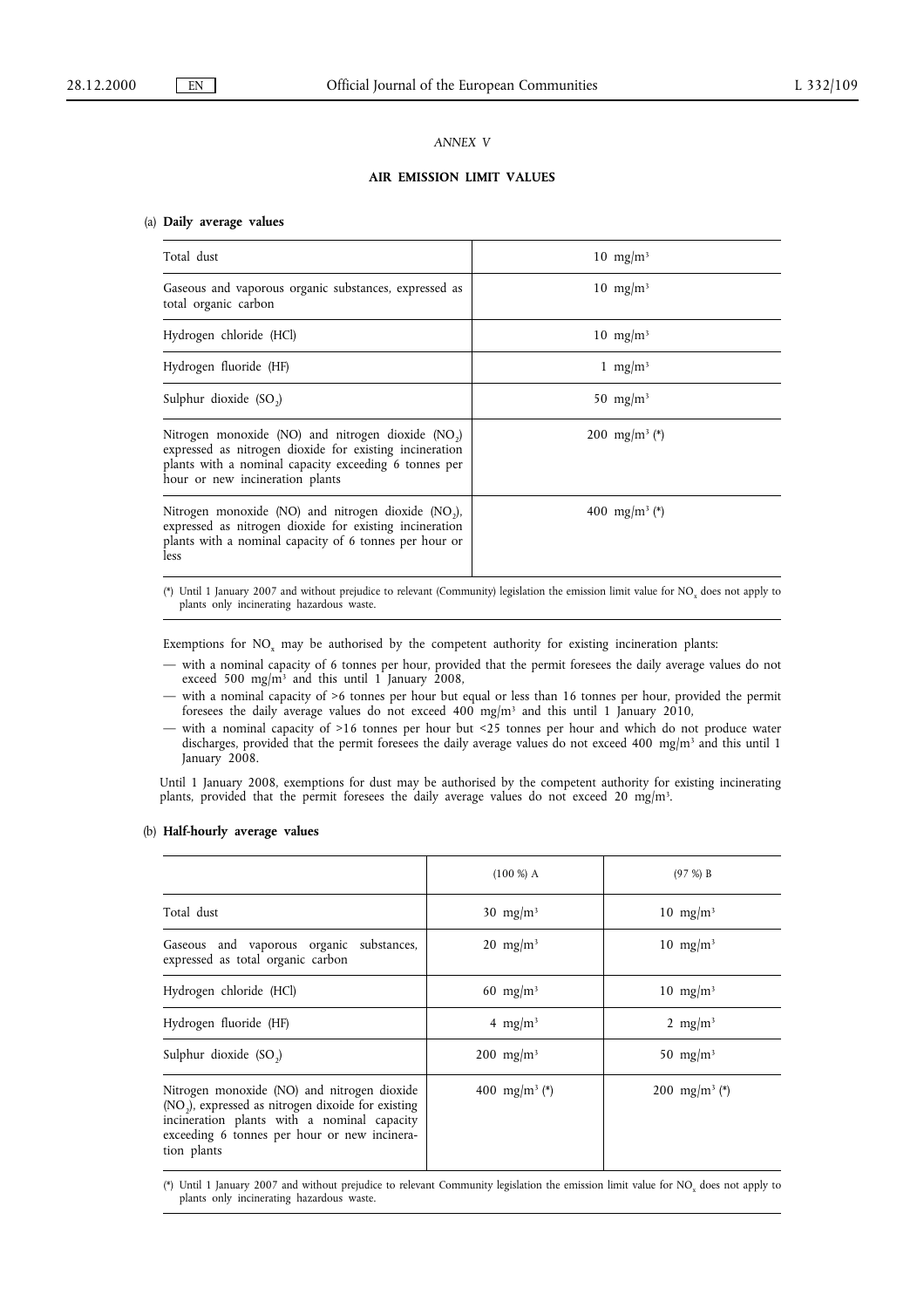Until 1 January 2010, exemptions for  $NO<sub>x</sub>$  may be authorised by the competent authority for existing incineration plants with a nominal capacity between 6 and 16 tonnes per hour, provided the half-hourly average value does not exceed 600 mg/m<sup>3</sup> for column A or 400 mg/m<sup>3</sup> for column B.

#### (c) **All average values over the sample period of a minimum of 30 minutes and a maximum of 8 hours**

| Cadmium and its compounds, expressed as cadmium (Cd)     |                                |                                 |
|----------------------------------------------------------|--------------------------------|---------------------------------|
| Thallium and its compounds, expressed as thallium (Tl)   | total $0.05$ mg/m <sup>3</sup> | total 0,1 mg/m <sup>3</sup> (*) |
| Mercury and its compounds, expressed as mercury (Hg)     | $0.05$ mg/m <sup>3</sup>       | 0,1 mg/m <sup>3</sup> $(*)$     |
| Antimony and its compounds, expressed as antimony (Sb)   |                                |                                 |
| Arsenic and its compounds, expressed as arsenic (As)     |                                |                                 |
| Lead and its compounds, expressed as lead (Pb)           |                                |                                 |
| Chromium and its compounds, expressed as chromium (Cr)   |                                |                                 |
| Cobalt and its compounds, expressed as cobalt (Co)       | total $0.5 \text{ mg/m}^3$     | total 1 mg/m <sup>3</sup> $(*)$ |
| Copper and its compounds, expressed as copper (Cu)       |                                |                                 |
| Manganese and its compounds, expressed as manganese (Mn) |                                |                                 |
| Nickel and its compounds, expressed as nickel (Ni)       |                                |                                 |
| Vanadium and its compounds, expressed as vanadium (V)    |                                |                                 |

(\*) Until 1 January 2007 average values for existing plants for which the permit to operate has been granted before 31 December 1996, and which incinerate hazardous waste only.

These average values cover also gaseous and the vapour forms of the relevant heavy metal emissions as well as their compounds.

(d) **Average values shall be measured over a sample period of a minimum of 6 hours and a maximum of 8 hours. The emission limit value refers to the total concentration of dioxins and furans calculated using the concept** of toxic equivalence in accordance with Annex I.

Dioxins and furans  $0,1 \text{ ng/m}^3$ 

#### (e) **The following emission limit values of carbon monoxide (CO) concentrations shall not be exceeded in the combustion gases (excluding the start-up and shut-down phase):**

- 50 milligrams/m3 of combustion gas determined as daily average value;
- 150 milligrams/m3 of combustion gas of at least 95 % of all measurements determined as 10-minute average values or 100 mg/m3 of combustion gas of all measurements determined as half-hourly average values taken in any 24-hour period.

Exemptions may be authorised by the competent authority for incineration plants using fluidised bed technology, provided that the permit foresees an emission limit value for carbon monoxide (CO) of not more than 100 mg/m<sup>3</sup> as an hourly average value.

### (f) **Member States may lay down rules governing the exemptions provided for in this Annex.**